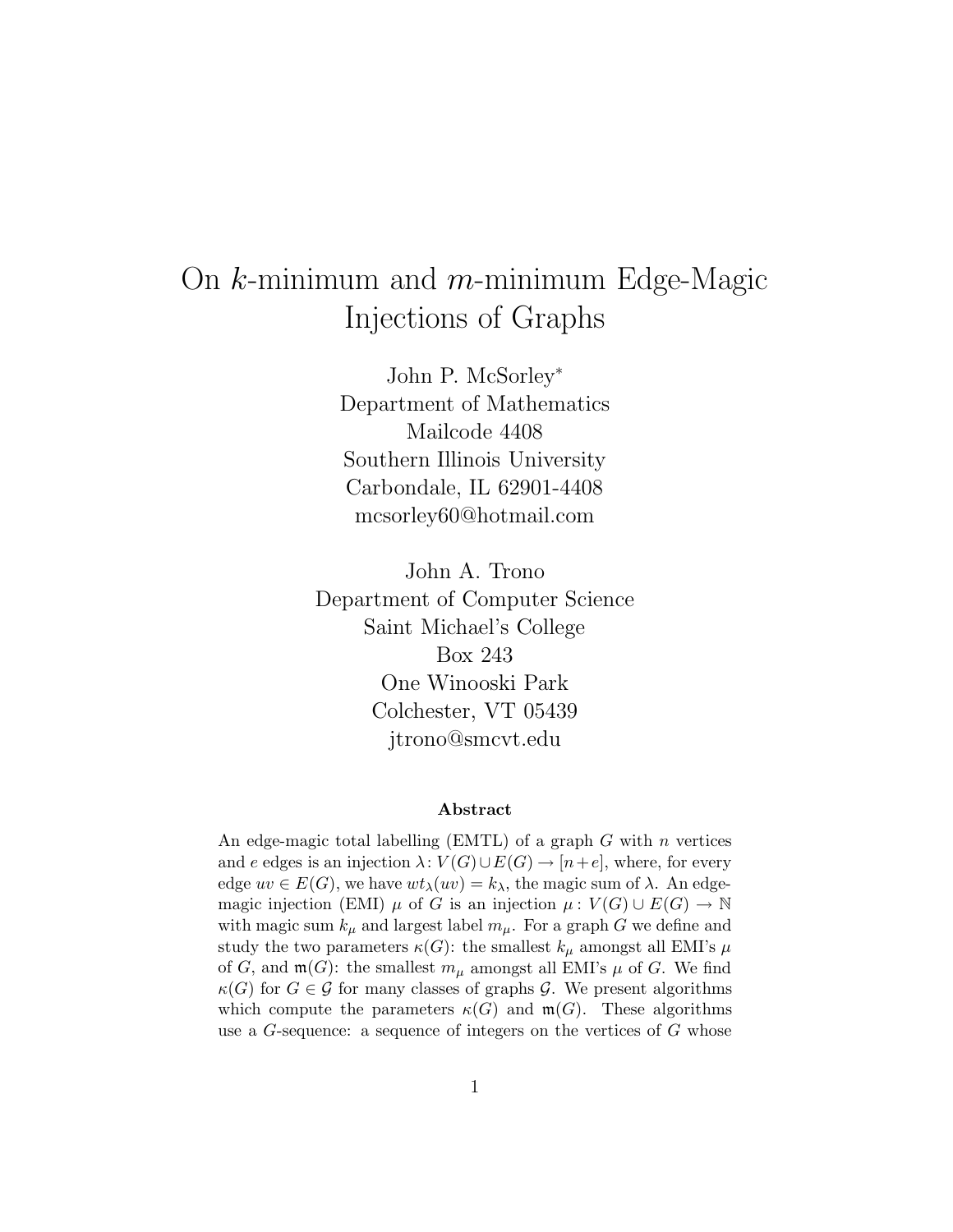sum on edges is distinct. We find these parameters for all G with up to 7 vertices. We introduce the concept of a double-witness: an EMI  $\mu$  of G for which both  $k_{\mu} = \kappa(G)$  and  $m_{\mu} = \mathfrak{m}(G)$ ; and present an algorithm to find all double-witnesses for  $G$ . The deficiency of  $G$ ,  $def(G)$ , is  $\mathfrak{m}(G)-n-e$ . Two new graphs on 6 vertices with  $def(G)=1$ are presented. A previously studied parameter of G is  $\kappa_{EMTL}(G)$ , the magic strength of G: the smallest  $k_{\lambda}$  amongst all EMTL's  $\lambda$  of G. We relate  $\kappa(G)$  to  $\kappa_{EMTL}(G)$  for various G, and find a class of graphs  $\beta$  for which  $\kappa_{EMTL}(G) - \kappa(G)$  is a constant multiple of  $n-4$  for  $G \in \mathcal{B}$ . We specialize to  $G = K_n$ , and find both  $\kappa(K_n)$  and  $\mathfrak{m}(K_n)$  for all  $n \leq 11$ . We relate  $\kappa(K_n)$  and  $\mathfrak{m}(K_n)$  to known functions of n, and give lower bounds for  $\kappa(K_n)$  and  $\mathfrak{m}(K_n)$ .

*Keywords:* edge-magic injection; magic strength; *G*-sequence; *k*-minimum *G*-sequence; *m*-minimum *G*-sequence; Well Spread-sequence; double-witness.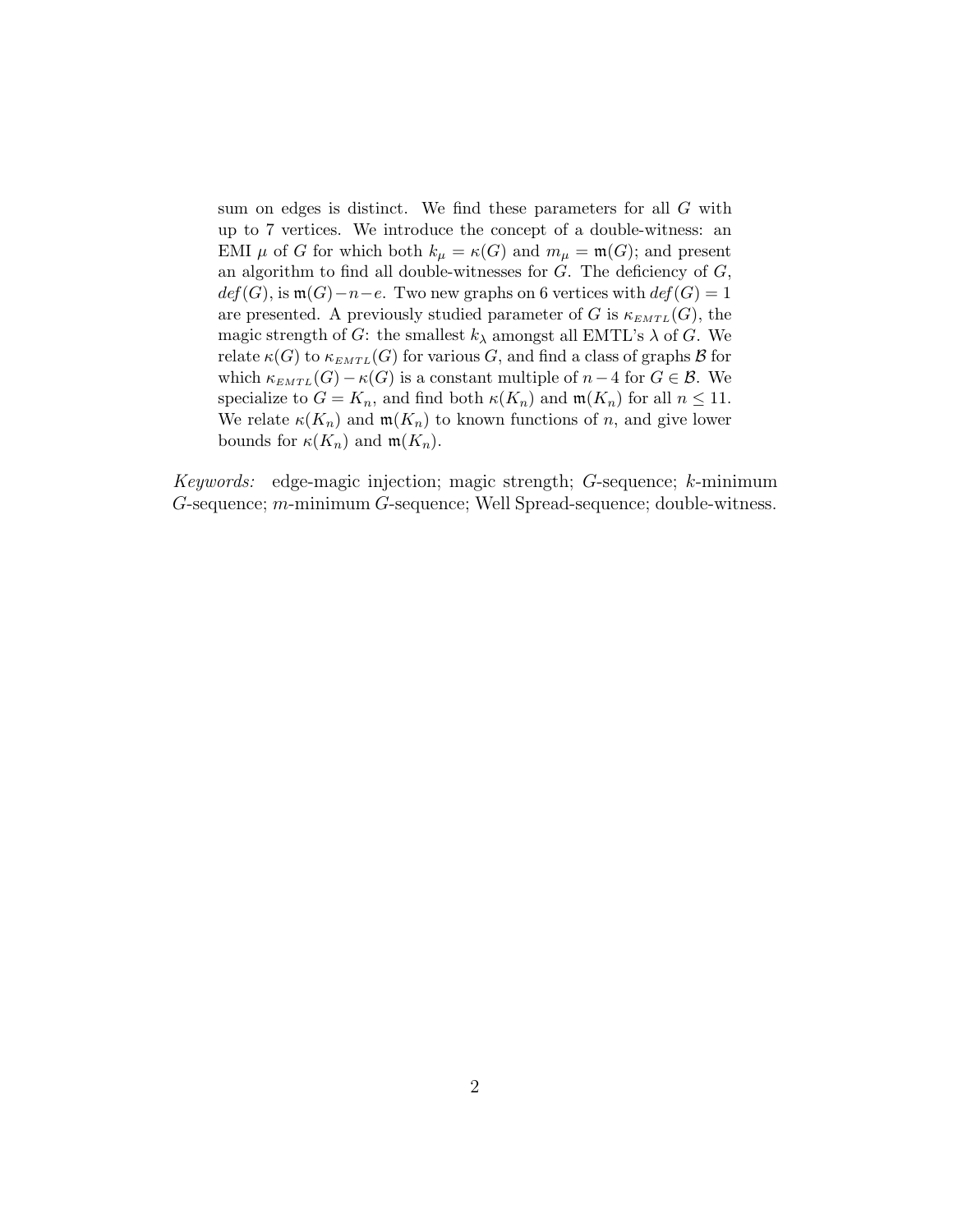# **1** Introduction,  $\kappa(G)$ ,  $\mathfrak{m}(G)$

We use  $\mathbb{N} = \{1, 2, 3, ...\}$  for the set of natural numbers, and  $[s] = \{1, 2, ..., s\}$ for the set of the first *s* natural numbers. Here *G* will be a simple graph *without isolated vertices*, with vertex-set  $V(G)$  of order  $n \geq 2$ , and edge-set *E*(*G*) of size  $e \geq 1$ . Consider an injection  $\mu : V(G) \cup E(G) \rightarrow \mathbb{N}$ , which we represent by labelling each vertex and edge of *G* with a distinct natural number, this is a total labelling of *G*. For edge  $uv \in E(G)$  let its *weight* under  $\mu$  be  $wt_{\mu}(uv) = \mu(u) + \mu(v) + \mu(uv)$ .

A *magic valuation* of *G* is an injection  $\lambda : V(G) \cup E(G) \rightarrow [n + e],$ where, for every edge  $uv \in E(G)$ , we have  $wt_{\lambda}(uv) = k_{\lambda}$ , for a constant *kλ*, called the *magic sum* of *λ*. Magic valuations were introduced by Kotzig and Rosa in [5], and have been studied further under the name *edge-magic total labellings (EMTL's)*. Here we use 'EMTL' instead of 'magic valuation'. Wallis, Baskoro, Miller, and Slamin [14], and Wallis [13] contain much information about EMTL's. See Gallian [2] for numerous classes of graphs that have an EMTL, and for other information on this and related topics. There is now extensive ongoing research in the field of graph labellings, much of it stimulated by magic valuations which were amongst the first labellings studied.

Here we focus on *edge-magic injections* of a graph *G*. **Definitions:** Edge-magic injection (EMI) of  $G$ ;  $k_{\mu}$ ,  $m_{\mu}$ 

- (1) The injection  $\mu$  is an edge-magic injection of *G* if for every edge  $uv \in$  $E(G)$  we have  $wt_{\mu}(uv) = k_{\mu}$ , for some constant  $k_{\mu}$  called the magic sum of  $\mu$ .
- (2)  $m_{\mu}$  is the largest label used in  $\mu$ . So  $\mu$ :  $V(G) \cup E(G) \rightarrow [m_{\mu}]$ .

Thus an EMI of *G* is a relaxed form of an EMTL of *G*, in that the labels of *G* can be any natural number. The idea of an EMI also comes from [5]. Not every graph has an EMTL, an example is *K*4. But every graph has an EMI (see Theorem 3.1) and this is one advantage of studying EMI's over studying EMTL's. It appears that very little research has been carried out on EMI's as compared to EMTL's.

One avenue of research in EMTL's is to extend the list of graphs that have an EMTL. Another is to investigate properties of EMTL's. With this second idea in mind Avadayappan, Vasuki, and Jeyanthi [1] defined the following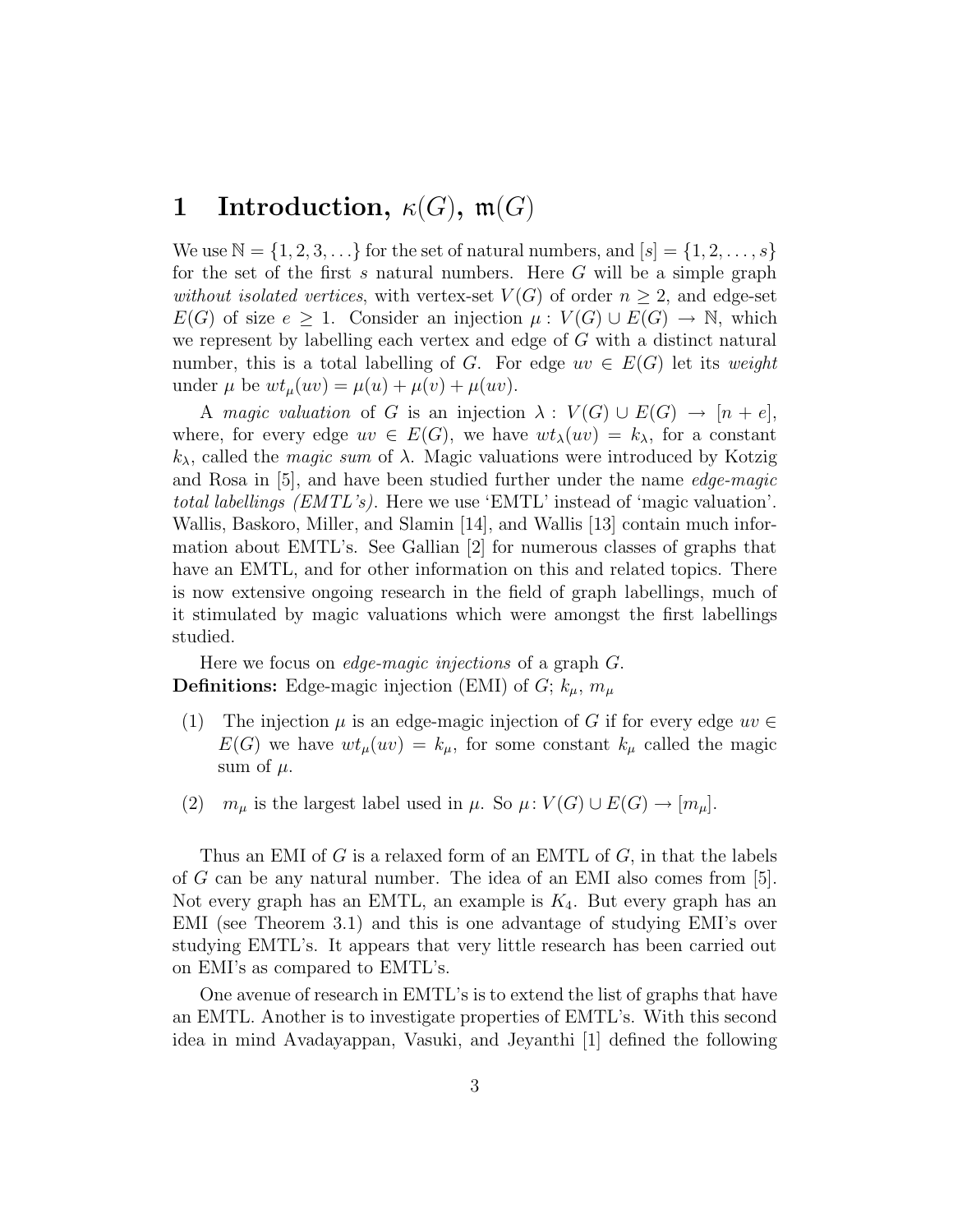parameter, called the *magic strength* of *G*, for any graph *G* that has an EMTL. We denote this parameter by  $\kappa_{EMTL}(G)$ .

**Definition:**  $\kappa_{EMTL}(G)$ 

Let *G* have an EMTL. Then

 $\kappa_{\text{EMTL}}(G) = \min\{k_{\lambda} | \lambda \text{ is an EMTL of } G \text{ with magic sum } k_{\lambda}\},$ 

is the smallest  $k_{\lambda}$  amongst all EMTL's  $\lambda$  of *G*.

All known values of  $\kappa_{EMTL}(G)$  are given in Theorem 1.1 below.

In [6] it was shown that  $K_n$  has an EMTL if and only if  $n \in \{2, 3, 5, 6\}.$ The values of  $\kappa_{EMTL}(K_n)$  for  $n \in \{2,3,5,6\}$  in line 1 of Theorem 1.1 come from Section 7.1 of [14] where all such EMTL's were found, although  $\kappa_{EMTL}(G)$ was not considered; see also Section 2.3.3 of [13]. The values of  $\kappa_{EMTL}(G)$  for the graphs  $G$  in lines 2–6 of Theorem 1.1 are from  $[1]$ , and those in lines 7 and 8 are from Section 2 of Murugan [7].

**Remark:** All graphs *G* in Theorem 1.1 that contain an '*n*' in their notation have *n* vertices, except for  $G = B_{\frac{n-2}{2}, \frac{n-2}{2}}^*$  which has  $n+1$  vertices.

 $K_n$ ,  $P_n$ , and  $C_n$  represent the complete graph, the path, and the cycle respectively. The bi-star  $B_{\frac{n-2}{2},\frac{n-2}{2}}$  for *n* even and  $\geq 4$  is obtained from two disjoint copies of the star  $K_{1,\frac{n-2}{2}}$  by joining the center vertices with a new edge; and  $B_{\frac{n-2}{2},\frac{n-2}{2}}^*$  is obtained from  $B_{\frac{n-2}{2},\frac{n-2}{2}}$  by subdividing this new edge with a new vertex, it has  $n + 1$  vertices. The Huffman tree  $HT_{n+1}$  for n odd and  $\geq 3$  is the path  $P_{n+1}$  with a pendant edge attached to every vertex except the last. The twig  $\hat{T}W_{\frac{n}{3}}$  for  $n \equiv 3 \pmod{6}$  is the path  $P_{\frac{n}{3}}$  with two pendant edges attached to every vertex.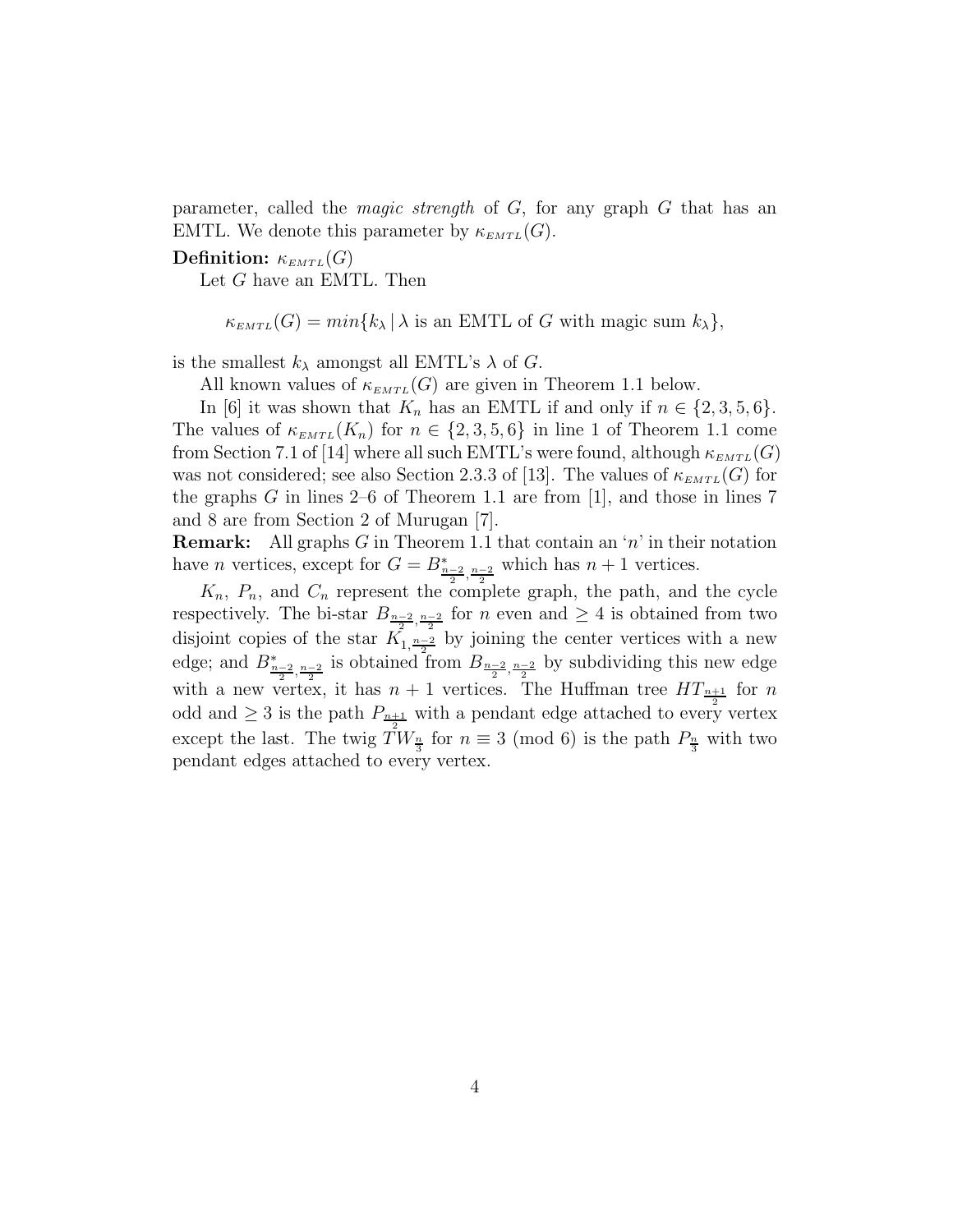**Theorem 1.1** ([14], [1], [7])

$$
\kappa_{EMTL}(G) = \begin{cases}\n6, 9, 18, 25, & G = K_2, K_3, K_5, K_6; \\
\left[\frac{5n+3}{2}\right], & G = C_n, (n \ge 3); \\
\frac{9n+6}{4}, & G = \frac{n}{2}K_2, (n \equiv 2 \pmod{4}); \\
\left[\frac{5n+1}{2}\right], & G = P_n, (n \ge 2); \\
\frac{2n+2}{2}, & G = B_{\frac{n-2}{2}, \frac{n-2}{2}}, (n \text{ even and } \ge 4); \\
2n+5, & G = B_{\frac{n-2}{2}, \frac{n-2}{2}}, (n \text{ even and } \ge 4); \\
\left[\frac{9n+5}{4}\right], & G = HT_{\frac{n+1}{2}}, (n \text{ odd and } \ge 3); \\
\frac{13n+9}{6}, & G = TW_{\frac{n}{3}}, (n \equiv 3 \pmod{6}).\n\end{cases}
$$

Because every graph *G* has an EMI, we may define a new parameter,  $\kappa(G) = \kappa_{EMI}(G)$ , as a more general version of  $\kappa_{EMTL}(G)$ . It appears that  $\kappa(G)$  has not been considered before.

**Definitions:**  $\kappa(G)$ , *k*-minimum EMI of *G*; witness for  $\kappa(G)$ 

- (1)  $\kappa(G) = \min\{k_\mu | \mu \text{ is an EMI of } G \text{ with magic sum } k_\mu\}$ , is the smallest  $k_{\mu}$  amongst all EMI's  $\mu$  of *G*.
- (2) EMI  $\mu$  is a *k*-minimum EMI of *G* if  $k_{\mu} = \kappa(G)$ ; and  $\mu$  is a witness for  $\kappa(G)$ .

See Sections 3 and 4 of [7] for related, but different, parameters of *G*; and see Kong, Lee, and Sun [3] for a similar parameter, but concerning the vertices of *G*.

The second parameter of a graph *G* which we consider is  $\mathfrak{m}(G)$ . **Definitions:**  $\mathfrak{m}(G)$ , *m*-minimum EMI of *G*; witness for  $\mathfrak{m}(G)$ , *def*(*G*)

- (1)  $\mathfrak{m}(G) = min\{m_\mu | \mu \text{ is an EMI of } G \text{ with largest label } m_\mu\},\text{ is the }$ smallest  $m_{\mu}$  amongst all EMI's  $\mu$  of *G*.
- (2) EMI  $\mu$  is a *m*-minimum EMI of *G* if  $m_{\mu} = \mathfrak{m}(G)$ ; and  $\mu$  is a witness for  $\mathfrak{m}(G)$ .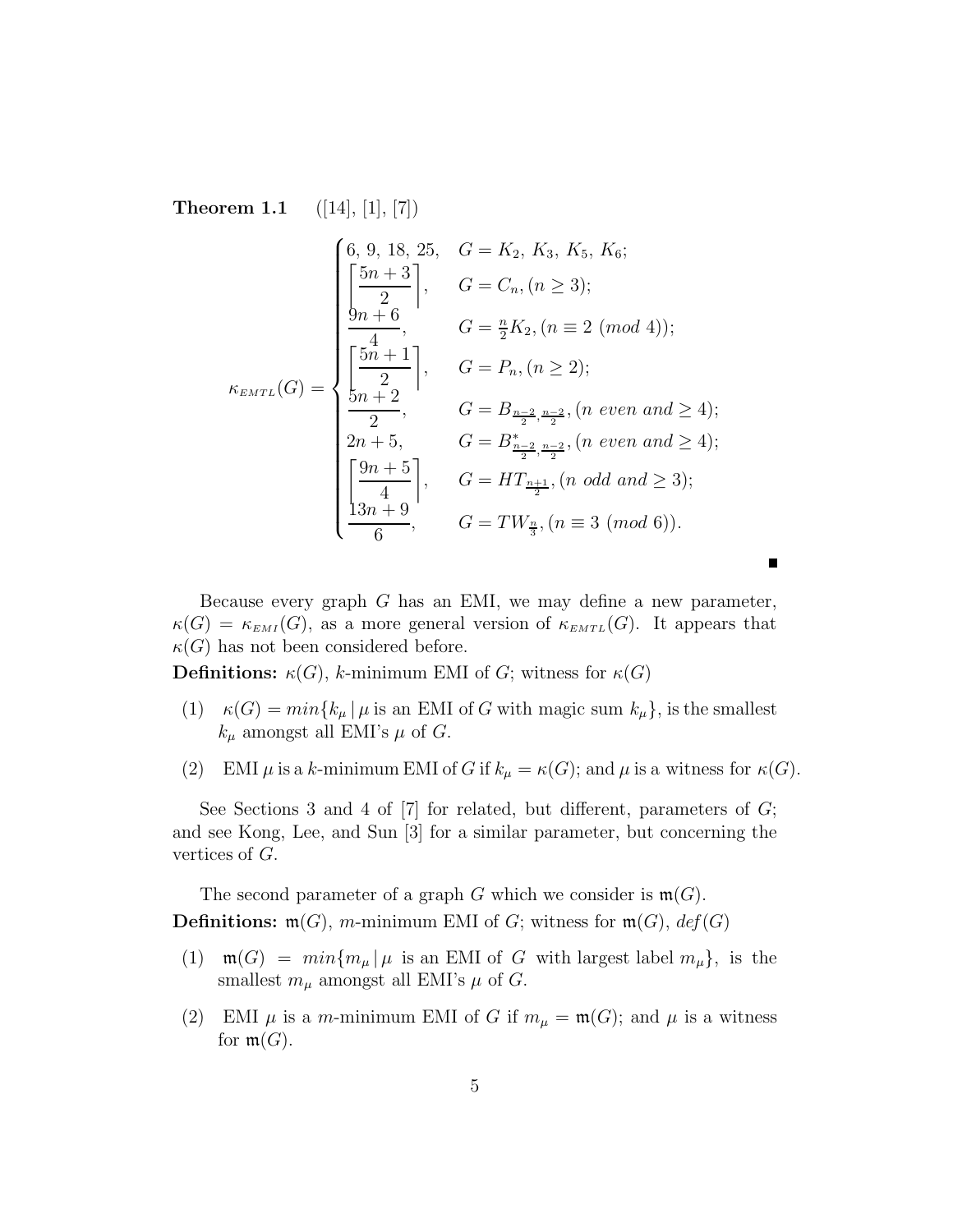(3)  $def(G) = \mathfrak{m}(G) - n - e$ , the deficiency of *G*, is the smallest number such that there exists an EMI  $\mu$ :  $V(G) \cup E(G) \rightarrow [n+e+def(G)]$ .

The concept of 'deficiency' comes from [5]; the formulation we use is slightly different from that used there. By Definition (1) above it is clear that  $\mathfrak{m}(G) = n + e$  if and only if *G* has an EMTL (if and only if  $def(G) = 0$ ). As an example of some graphs *G* with  $m(G) = n + e + 1$  (equivalently,  $def(G) = 1$ ) see the 10 graphs shown in [5], each has  $n \leq 6$ .

We summarize our paper:

In Section 2 we give a lower bound for  $\kappa(G)$ , and then find  $\kappa(G)$  for all incomplete graphs *G* in Theorem 1.1. In Section 3 we define a *G*-sequence *A*, and show that every graph *G* on *n* vertices has an EMI. In Section 4 we present algorithms that, for a fixed *G*, compute  $\kappa(G)$ , and find all witnesses for  $\kappa(G)$ , *i.e.*, all *k*-minimum EMI's of *G*. In Section 5 we present algorithms that compute  $\mathfrak{m}(G)$ , and find all witnesses for  $\mathfrak{m}(G)$ , *i.e.*, find all *m*-minimum EMI's of *G*. In Section 6 we present our results from the algorithms of Sections 4 and 5 for graphs *G* with  $n = 2, 3, 4, 5$ , or 6 vertices. We find two new graphs *G* with  $\text{def}(G) = 1$  on 6 vertices. We also consider graphs *G* with  $n = 7$  vertices, and trees T with up to  $n = 10$  vertices. In Section 7 we specialize to  $G = K_n$ . Finally, in Section 8, we consider miscellaneous items.

### **2**  $\kappa(G)$  for certain  $G$

In this section we find  $\kappa(G)$  for all graphs *G* in Theorem 1.1 except for  $G = K_n$  where  $n \in \{2, 3, 5, 6\}$ . In Section 7 we show  $\kappa(K_n) = \kappa_{EMTL}(K_n)$  for all  $n \in \{2, 3, 5, 6\}$ , (see Table 3).

If a graph *G* has an EMTL then, since an EMTL of *G* is an EMI of *G*, we have

$$
\kappa(G) \le \kappa_{EMTL}(G). \tag{1}
$$

However  $\kappa(G) < \kappa_{EMTL}(G)$  is possible. From [1] the graph  $B_{2,2}$  has  $\kappa_{EMTL}(B_{2,2}) = 16$ , but see Fig. 1 for an EMI  $\mu$  of  $B_{2,2}$  with  $k_{\mu} = 15 < 16$ . Indeed, in Theorem 2.4(ii), we show that  $\kappa(B_{2,2}) = 15$ .

#### **Fig. 1 here**

In Theorem 2.1 below we let  $V(G) = \{v_1, v_2, \ldots, v_n\}$  and let  $d_i$  denote the degree of vertex  $v_i$  for  $i = 1, 2, \ldots, n$ . We order the vertices so that  $d_1 \leq d_2 \leq \cdots \leq d_n$ .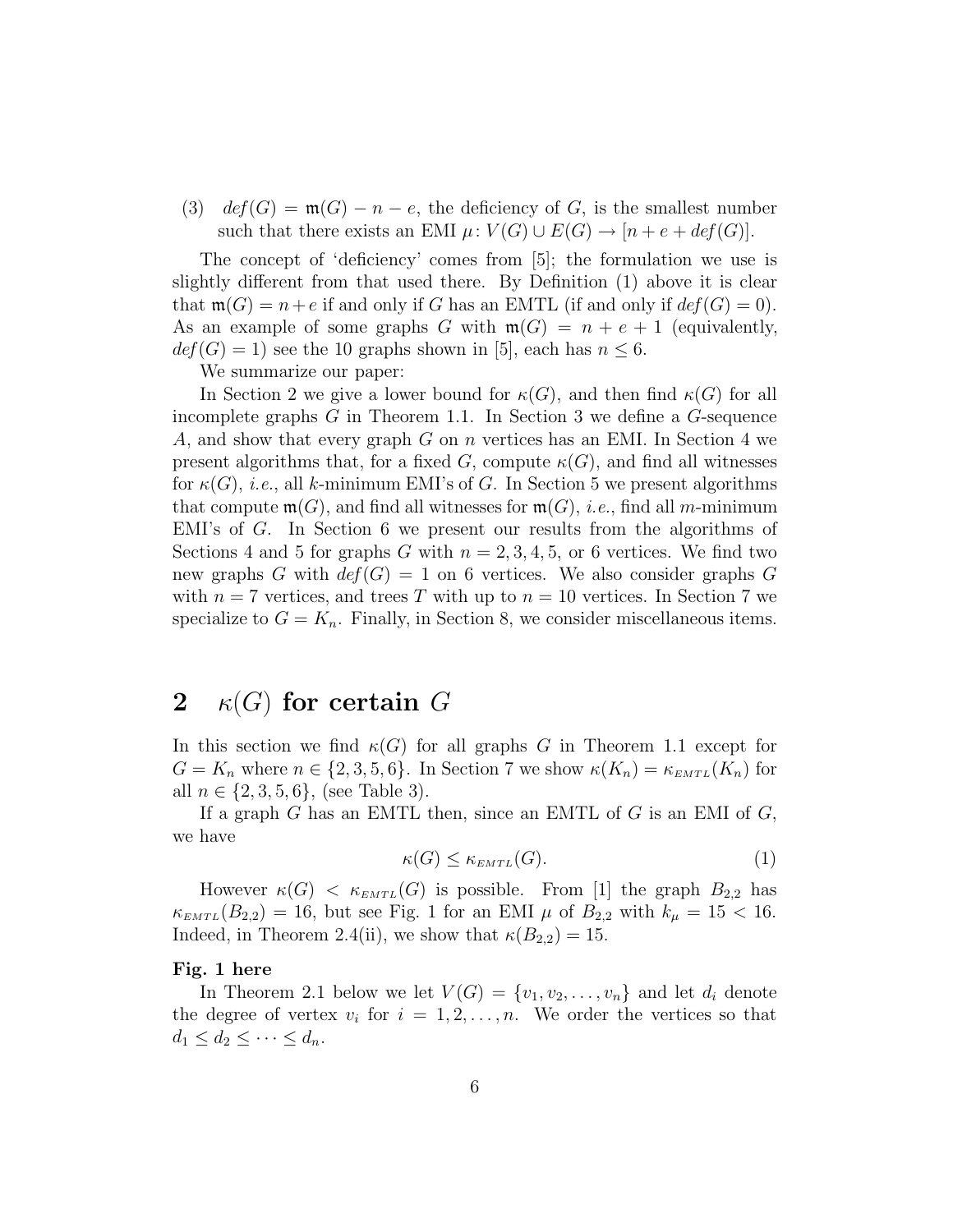**Theorem 2.1** *Let G have n vertices, e edges,* and *vertex degrees*  $[d_1, d_2, \ldots, d_n]$ *where*  $d_1 \leq d_2 \leq \cdots \leq d_n$ *. Then* 

$$
(i) \ \kappa(G) \ge \left\lceil \frac{6ne + e^2 + 3e + 2\mathfrak{m}(G) - 2n - 2\sum_{i=1}^n i d_i}{2e} \right\rceil,
$$

$$
(ii) \ \kappa(G) \ge \left\lceil \frac{6ne + e^2 + 5e - 2\sum_{i=1}^n i d_i}{2e} \right\rceil.
$$

*Proof.* (i) Let  $\mu$  be an EMI of *G* with magic sum  $\kappa(G)$  and with largest label  $m_\mu$ . When summing  $\kappa(G)$  over every edge, each edge label  $\mu(uv)$  appears one time and each vertex label  $\mu(v_i)$  appears  $d_i$  times. That is,

$$
e\kappa(G) = \sum_{uv \in E(G)} \mu(uv) + \sum_{v_i \in V(G)} d_i \mu(v_i). \tag{2}
$$

In order to minimize the RHS of Equation  $(2)$  we use the  $n + e$  labels  $\{1, 2, \ldots, n + e - 1, m_\mu\}$  on *G*. We place the largest *e* labels  $\{n + 1, n + \mu\}$ 2,...,  $n + e - 1$ ,  $m<sub>\mu</sub>$ } on the *e* edges; and the smallest *n* labels {1, 2, ..., *n*} on the *n* vertices in reverse order, so that  $\mu(v_i) = n - i + 1$  for  $i = 1, 2, ..., n$ . So

$$
e\kappa(G) \ge \frac{2ne + 2m_{\mu} + e^2 - 2n - e}{2} + \sum_{i=1}^{n} d_i (n - i + 1).
$$

Now, using  $\sum_{i=1}^{n} d_i = 2e$ , and  $m_{\mu} \geq \mathfrak{m}(G)$ , and noting that  $\kappa(G)$  is an integer, gives the result.

(ii) Use (i) and  $\mathfrak{m}(G) \geq n + e$ .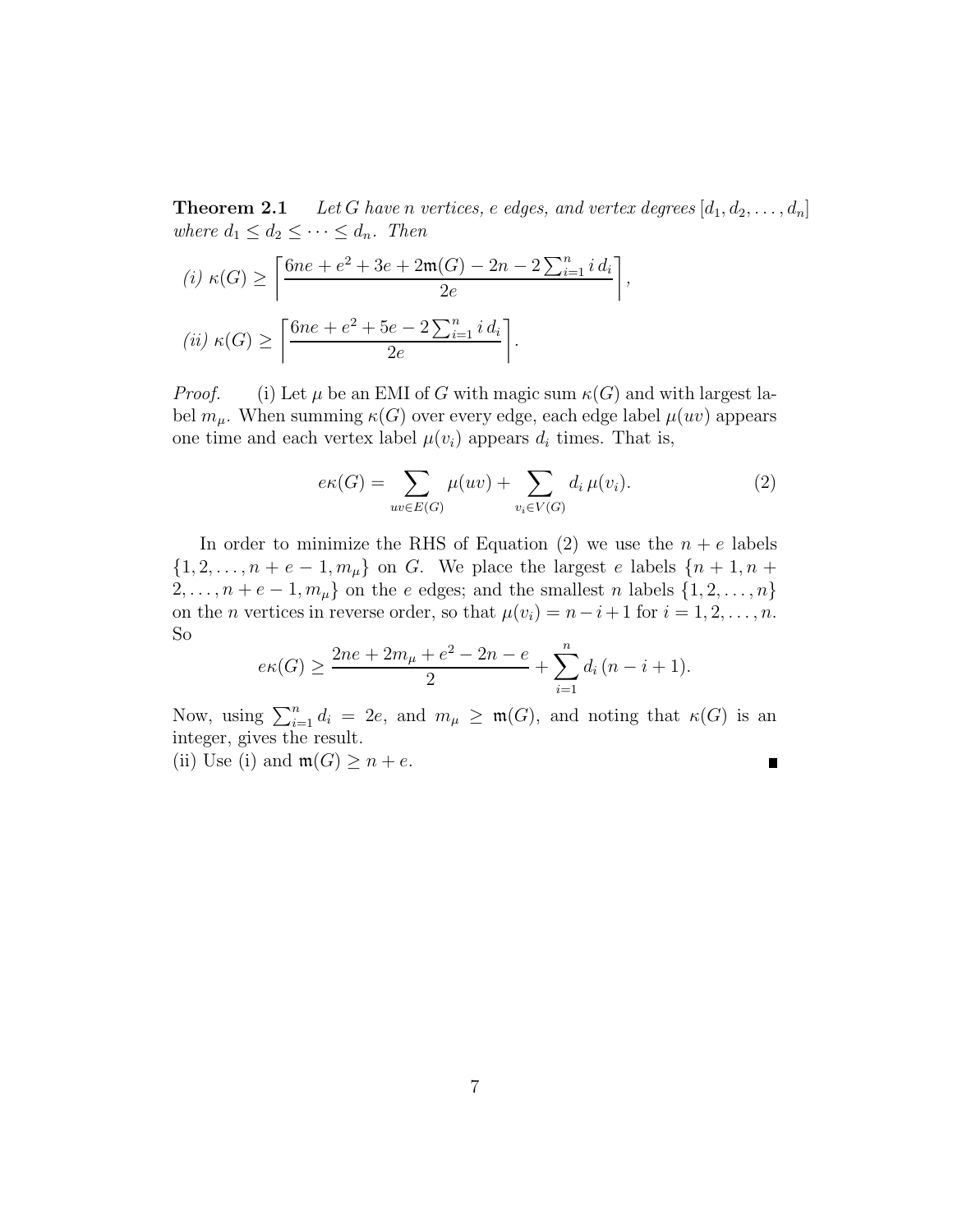**Corollary 2.2** *Let G be a r-regular graph with n vertices and e edges. Then*

*,*

(i) 
$$
\kappa(G) \ge \left\lceil \frac{4ne + e^2 + e + 2\mathfrak{m}(G) - 2n}{2e} \right\rceil
$$
  
(ii)  $\kappa(G) \ge \left\lceil \frac{4n + e + 3}{2} \right\rceil$ .

*Proof.* For (i) we use Theorem 2.1, and  $nr = 2e$ , and  $\sum_{i=1}^{n} i = \binom{n+1}{2}$  $).$ And for (ii) we use (i) and  $\mathfrak{m}(G) \geq n + e$ .

The graphs *G* in lines 2 and 3 in Theorem 1.1 are regular, we have:

### **Theorem 2.3**

(i) 
$$
\kappa(C_n) = \kappa_{EMTL}(C_n) = \left\lceil \frac{5n+3}{2} \right\rceil, (n \ge 3).
$$
  
\n(ii)  $\kappa(\frac{n}{2}K_2) = \kappa_{EMTL}(\frac{n}{2}K_2) = \frac{9n+6}{4}, (n \equiv 2 \pmod{4}).$ 

*Proof.* (i) When  $G = C_n$  we have  $e = n$ , and Corollary 2.2(ii) gives  $\kappa(C_n) \geq \lceil \frac{5n+3}{2} \rceil = \kappa_{EMTL}(C_n)$ . The upperbound  $\kappa(C_n) \leq \kappa_{EMTL}(C_n)$  comes from Equation (1). The proof of (ii) is similar using  $e = \frac{n}{2}$ .

Now for the irregular *G* in lines 4–8 in Theorem 1.1 we have: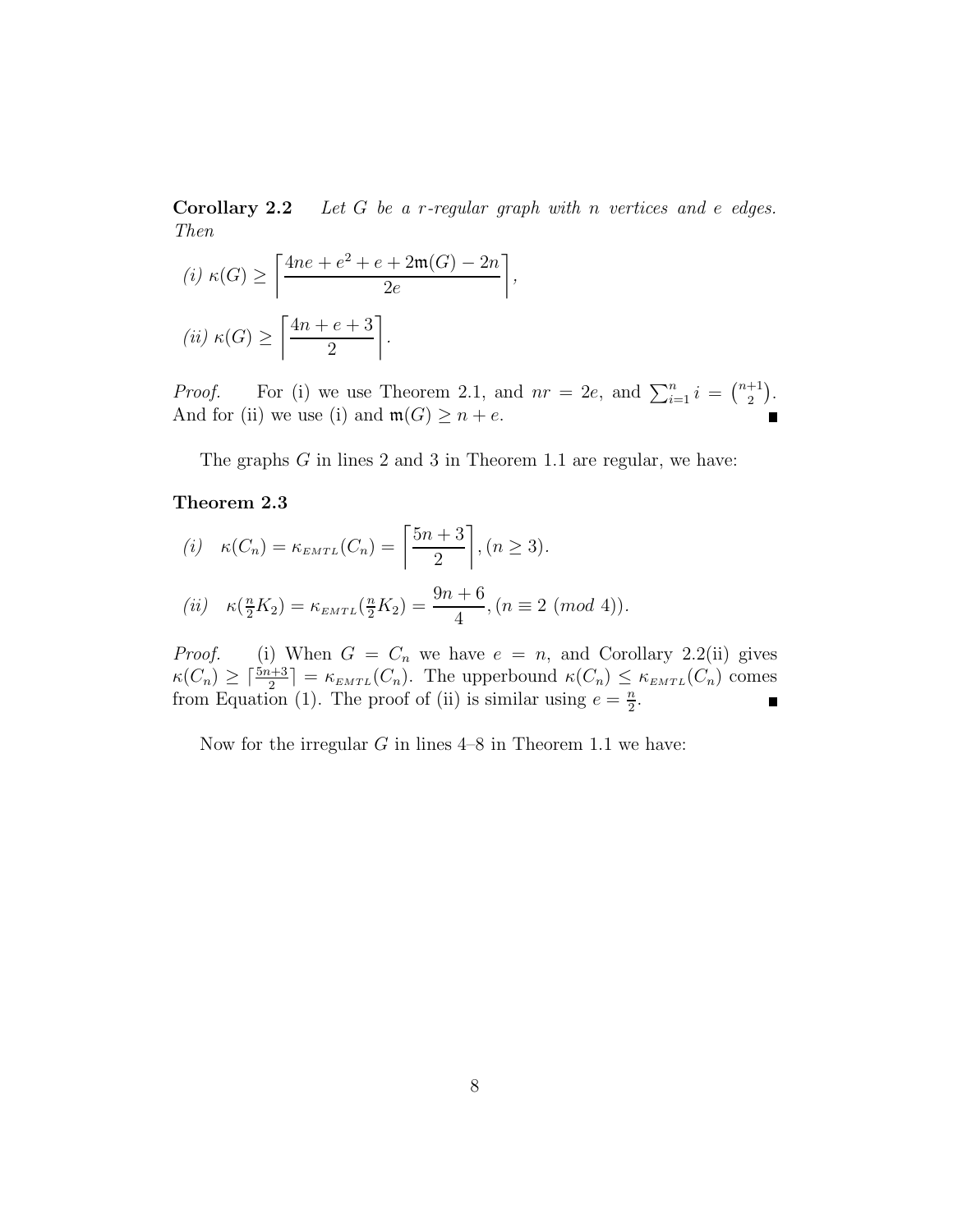### **Theorem 2.4**

(i) 
$$
\kappa(P_n) = \kappa_{EMTL}(P_n) = \left[\frac{5n+1}{2}\right], (n \ge 2).
$$
  
\n(ii)  $\kappa(B_{\frac{n-2}{2}, \frac{n-2}{2}}) = 2n + 3, (n \text{ even and } \ge 4).$   
\n(iii)  $\kappa(B_{\frac{n-2}{2}, \frac{n-2}{2}}) = \kappa_{EMTL}(B_{\frac{n-2}{2}, \frac{n-2}{2}}^*) = 2n + 5, (n \text{ even and } \ge 4).$   
\n(iv)  $\kappa(HT_{\frac{n+1}{2}}) = \kappa_{EMTL}(HT_{\frac{n+1}{2}}) = \left[\frac{9n+5}{4}\right], (n \text{ odd and } \ge 3).$   
\n(v)  $\kappa(TW_{\frac{n}{3}}) = \kappa_{EMTL}(TW_{\frac{n}{3}}) = \frac{13n+9}{6}, (n \equiv 3 \pmod{6}).$ 

*Proof.* (i) Here  $G = P_n$  with *n* vertices and  $e = n - 1$  edges and degrees [1*,* 1*, n*−2  $\overline{2, \ldots, 2}$ , so  $\sum id_i = n^2 + n - 3$ . Then Theorem 2.1(ii) gives  $\kappa(P_n) \geq \left\lceil \frac{5n}{2} + \frac{1}{n-1} \right\rceil = \left\lceil \frac{5n+1}{2} \right\rceil$  $\left[ \therefore \text{ And } \kappa(P_n) \leq \kappa_{EMTL}(P_n) = \left[ \frac{5n+1}{2} \right] \text{ comes} \right]$ from Theorem 1.1 and Equation (1). Thus  $\kappa(P_n) = \kappa_{EMTL}(P_n) = \left[\frac{5n+1}{2}\right]$  . (ii) Here  $G = B_{\frac{n-2}{2}, \frac{n-2}{2}}$  with *n* vertices and  $e = n - 1$  edges and degrees 2 *n*−2  $\overbrace{1,\ldots,1,\frac{n}{2},\frac{n}{2}}, \sum_{i=1}^{\infty} i d_i = \frac{3n^2-4n+2}{2}.$  Then Theorem 2.1(ii) gives  $\kappa(B_{\frac{n-2}{2},\frac{n-2}{2}}) \geq$ 

[ .<br>T  $\left(\frac{4n+5}{2} - \frac{1}{2(n-2)}\right] = 2n + 3$ . Now consider the EMI *µ* of  $B_{\frac{n-2}{2},\frac{n-2}{2}}$  shown below. It has  $k_{\mu} = 2n + 3$  and  $m_{\mu} = 2n$ , label  $\frac{3n}{2}$  is unused. Hence  $\kappa(B_{\frac{n-2}{2},\frac{n-2}{2}}) \leq 2n+3$ , and so  $\kappa(B_{\frac{n-2}{2},\frac{n-2}{2}}) = 2n+3$ .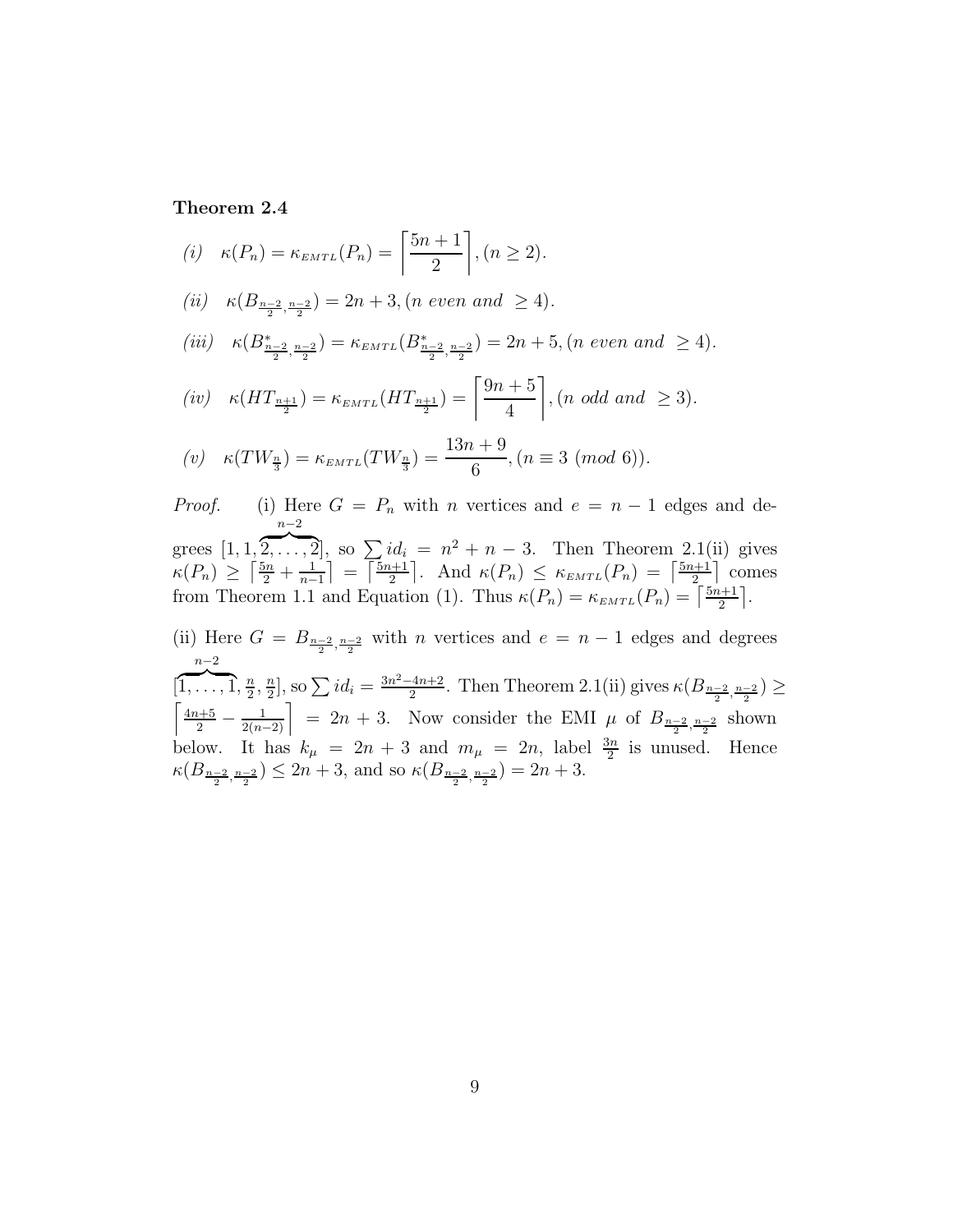

(iii) Here  $G = B_{\frac{n-2}{2}, \frac{n-2}{2}}$  with  $n+1$  vertices and  $e = n$  edges and degrees [ *n*−2  $\overbrace{1,\ldots,1}$ , 2,  $\frac{n}{2}, \frac{n}{2}$ , so  $\sum id_i = \frac{3n^2+2n-2}{2}$ . Theorem 2.1(ii) gives  $\kappa(B_{\frac{n-2}{2},\frac{n-2}{2}}^*) \geq$  $\lceil \frac{4n+9}{1} \rceil$  $\frac{a+9}{2} + \frac{1}{n}$  = 2*n* + 5. And we have  $\kappa(B_{\frac{n-2}{2}, \frac{n-2}{2}}) \leq 2n + 5$  from Theorem 1.1 and Equation (1). Thus  $\kappa(B_{\frac{n-2}{2},\frac{n-2}{2}}) = \kappa_{EMTL}(B_{\frac{n-2}{2},\frac{n-2}{2}}) = 2n + 5.$ (iv) Here  $G = HT_{\frac{n+1}{2}}$  with *n* vertices and  $e = n - 1$  edges and degrees [  $\frac{\frac{n+1}{2}}{1,\ldots,1}, 2, \overbrace{3,\ldots,3}^{n-3},$  so  $\sum id_i = \frac{5n^2-9}{4}$ . Again Theorem 2.1(ii) gives  $\kappa(HT_{\frac{n+1}{2}}) \geq$  $\left\lceil \frac{9n+3}{4} + \frac{1}{2n-2} \right\rceil = \left\lceil \frac{9n+5}{4} \right\rceil$  $\frac{1}{\sqrt{2}}$ , and  $\kappa (HT_{\frac{n+1}{2}}) \leq \left\lceil \frac{9n+5}{4} \right\rceil$  from Theorem 1.1 and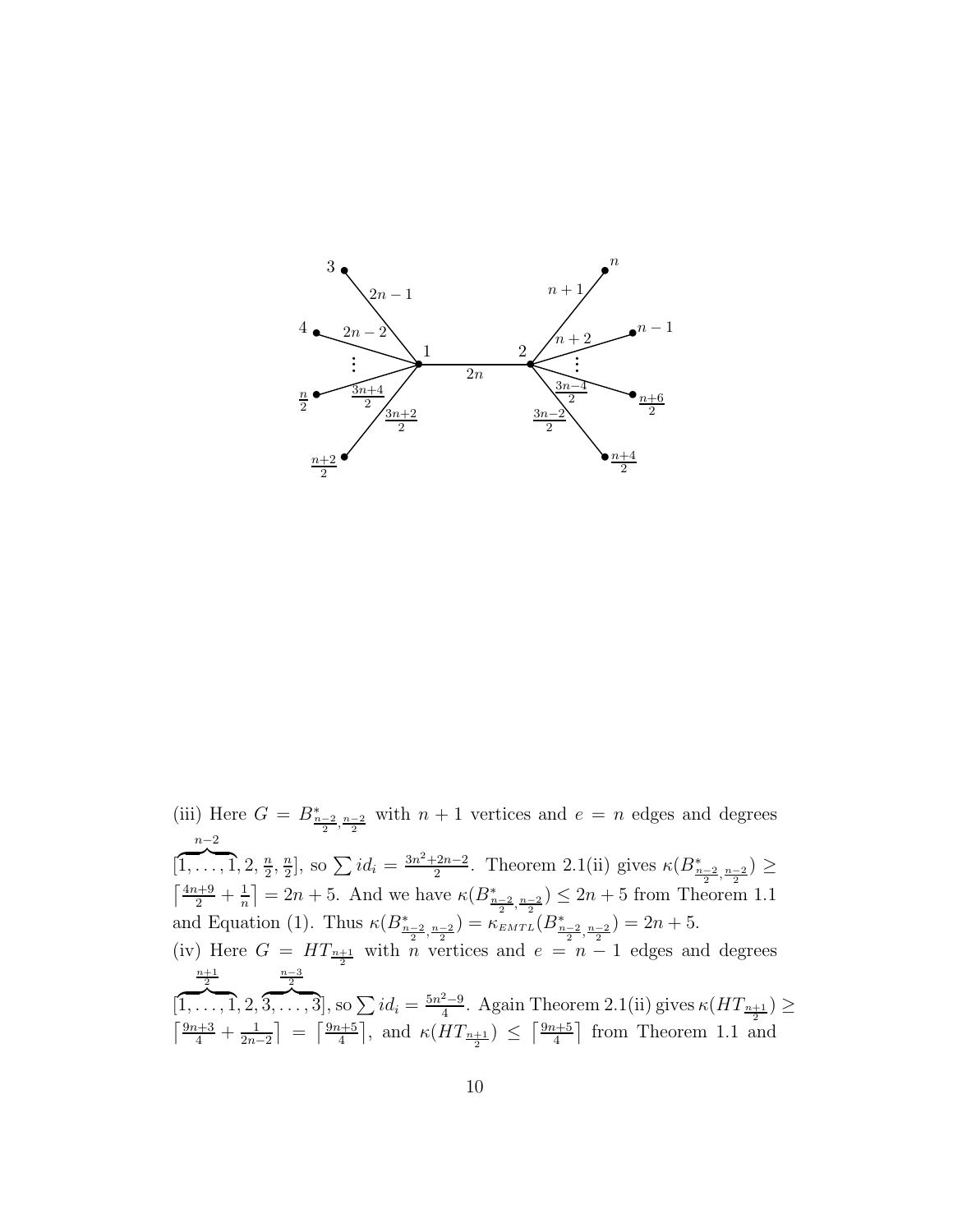Equation (1). Thus  $\kappa(HT_{\frac{n+1}{2}}) = \kappa_{EMTL}(HT_{\frac{n+1}{2}}) = \lceil \frac{9n+5}{4} \rceil$  $\overline{\phantom{a}}$ . (v) Here  $G = TW_{\frac{n}{3}}$  with *n* vertices and  $e = n - 1$  edges and degrees [  $\frac{\frac{2n}{3}}{[1,\ldots,1,3,3,4,\ldots,4]}$ , so  $\sum id_i = \frac{4n^2-n-9}{3}$ . Theorem 2.1(ii) gives  $\kappa(TW_{\frac{n}{3}}) \ge$ <br> $\left[\frac{13n+6}{6} + \frac{2}{n-1}\right] = \frac{13n+9}{6}$ , and  $\kappa(TW_{\frac{n}{3}}) \le \frac{13n+9}{6}$  from Theorem 1.1 and Equa- $\left[1 = \frac{13n+9}{6}, \text{ and } \kappa(TW_{\frac{n}{3}}) \leq \frac{13n+9}{6} \text{ from Theorem 1.1 and Equa-1}$ tion (1). Thus  $\kappa(TW_{\frac{n}{3}}) = \kappa_{EMTL}(TW_{\frac{n}{3}}) = \frac{13n+9}{6}$ .

**Remark:** See Figure 1 for an example of the EMI of Theorem 2.4(ii) with *n* = 6. We have  $\kappa_{EMTL}(B_{\frac{n-2}{2},\frac{n-2}{2}}) - \kappa(B_{\frac{n-2}{2},\frac{n-2}{2}}) = \frac{n-4}{2}$ . Hence, for a graph *G* with *n* vertices, we can have the difference  $\kappa_{EMTL}(G) - \kappa(G)$  as large as a constant multiple of  $n-4$ , *i.e.*, a constant multiple of *n* for sufficiently large *n*.

We conclude this section with the following result which could be useful when searching for an EMI  $\mu$  of *G* with  $k_{\mu} < \kappa_{EMTL}(G)$  for regular *G* with an EMTL.

**Theorem 2.5** *Let*  $G$  *be a r-regular graph*  $(r \geq 2)$  *with an EMTL, and let λ be a witness for*  $\kappa_{EMTL}(G)$ *, so*  $k_{\lambda} = \kappa_{EMTL}(G)$ *. Now suppose that*  $\mu$  *is an EMI* of *G* with  $k_{\mu} < \kappa_{EMTL}(G)$ *. Then* 

$$
\sum_{u \in V(G)} \mu(u) < \sum_{u \in V(G)} \lambda(u).
$$

*Proof.* Let  $S_{\lambda} = \sum_{u \in V(G)} \lambda(u) + \sum_{uv \in E(G)} \lambda(uv)$  be the sum of all the labels of  $\lambda$ , define  $S_{\mu}$  similarly.

Now  $\lambda$  is an EMTL of *G* with  $k_{\lambda} = \kappa_{EMTL}(G)$ , so

$$
e\kappa_{EMTL}(G) = \sum_{u \in V(G)} r\lambda(u) + \sum_{uv \in E(G)} \lambda(uv) = (r-1) \sum_{u \in V(G)} \lambda(u) + S_{\lambda}.
$$

The first equality is true since each vertex label  $\lambda(u)$  appears r times and each edge label  $\lambda(uv)$  appears one time when summing  $\kappa_{EMTL}(G)$  over every edge. Similarly,

$$
ek_{\mu} = (r - 1) \sum_{u \in V(G)} \mu(u) + S_{\mu}.
$$

Now  $k_{\mu} < \kappa_{EMTL}(G)$  so  $\mu$  is not an EMTL of *G*, and thus  $S_{\lambda} < S_{\mu}$ . So

$$
e\kappa_{EMTL}(G) - (r-1)\sum_{u \in V(G)} \lambda(u) < e k_{\mu} - (r-1)\sum_{u \in V(G)} \mu(u).
$$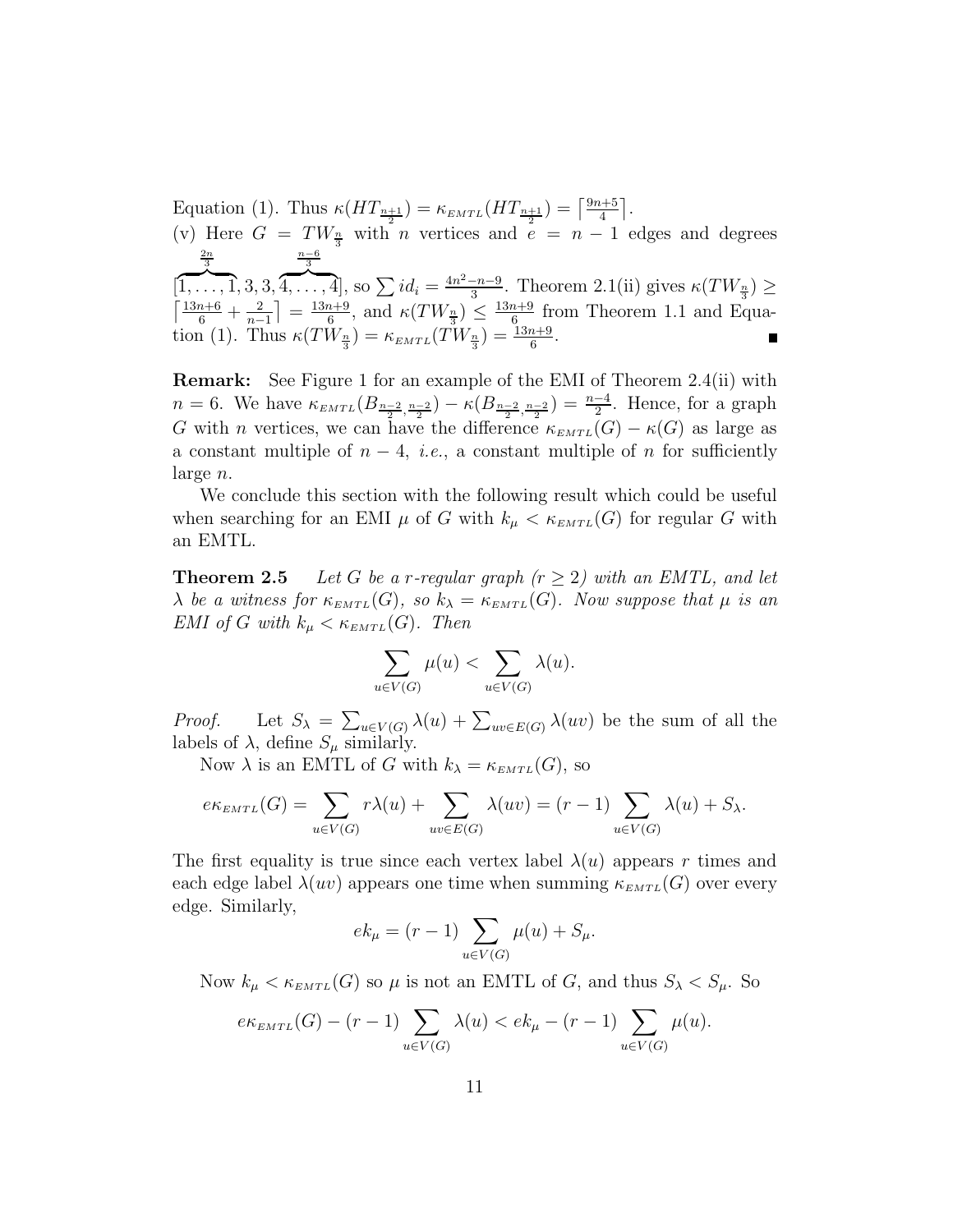So

$$
(r-1)\left(\sum_{u\in V(G)}\mu(u)-\sum_{u\in V(G)}\lambda(u)\right)<\ e\left(k_{\mu}-\kappa_{EMTL}(G)\right)<0.
$$

The last inequality is true since  $k_{\mu} < \kappa_{EMTL}(G)$ . But  $r \geq 2$ , and so

$$
\sum_{u \in V(G)} \mu(u) < \sum_{u \in V(G)} \lambda(u).
$$

### **3 G-sequences**

Let *S* and *T* be sets of *distinct* natural numbers, ordered or unordered. **Definitions:**  $S \uparrow$ ,  $S \downarrow$ ,  $S + T$ 

- (1)  $S \uparrow = \max\{s \mid s \in S\}$ , is the largest element in *S*.
- (2)  $S\downarrow = min\{s \mid s \in S\}$ , is the smallest element in *S*.
- (3)  $S + T = \{s + t | s \in S, t \in T\}.$

Let *G* have vertex set  $V(G) = (v_1, v_2, \ldots, v_n)$  for  $n \geq 2$ , fixed in this order. Let  $A = (a_1, a_2, \ldots, a_n)$  be an ordered sequence of *n* distinct natural numbers. Now label vertex  $v_i$  with  $a_i$ , say  $\ell(v_i) = a_i$ , for each  $i = 1, 2, \ldots, n$ . **Definitions:**  $P(A)$ , *G*-sequence,  $G(A)'$ ,  $k(G(A))$ ,  $\mathcal{E}(A)$ ,  $G(A)$ ,  $m(G(A))$ 

- (1)  $\mathcal{P}(A) = \{a_i + a_j \mid v_i v_j \in E(G), 1 \leq i < j \leq n\}.$
- (2) *A* is a *G*-sequence if each  $a_i + a_j \in \mathcal{P}(A)$  is distinct, equivalently, if  $|\mathcal{P}(A)| = e = |E(G)|.$
- (3)  $G(A)$  is the graph G whose vertices have been labelled with elements of *A*.
- (4)  $k(G(A))$  is the smallest integer  $\geq \mathcal{P}(A)\uparrow + 1$  that lies outside  $A + \mathcal{P}(A)$ . That is,  $k(G(A)) = min\{[\mathcal{P}(A)\uparrow + 1, \infty) \cap (A + \mathcal{P}(A))\}.$
- (5)  $\mathcal{E}(A) = \{k(G(A)) a_i a_j | v_i v_j \in E(G), 1 \le i < j \le n\} \subset \mathbb{N}$ , are the edge labels of *G*.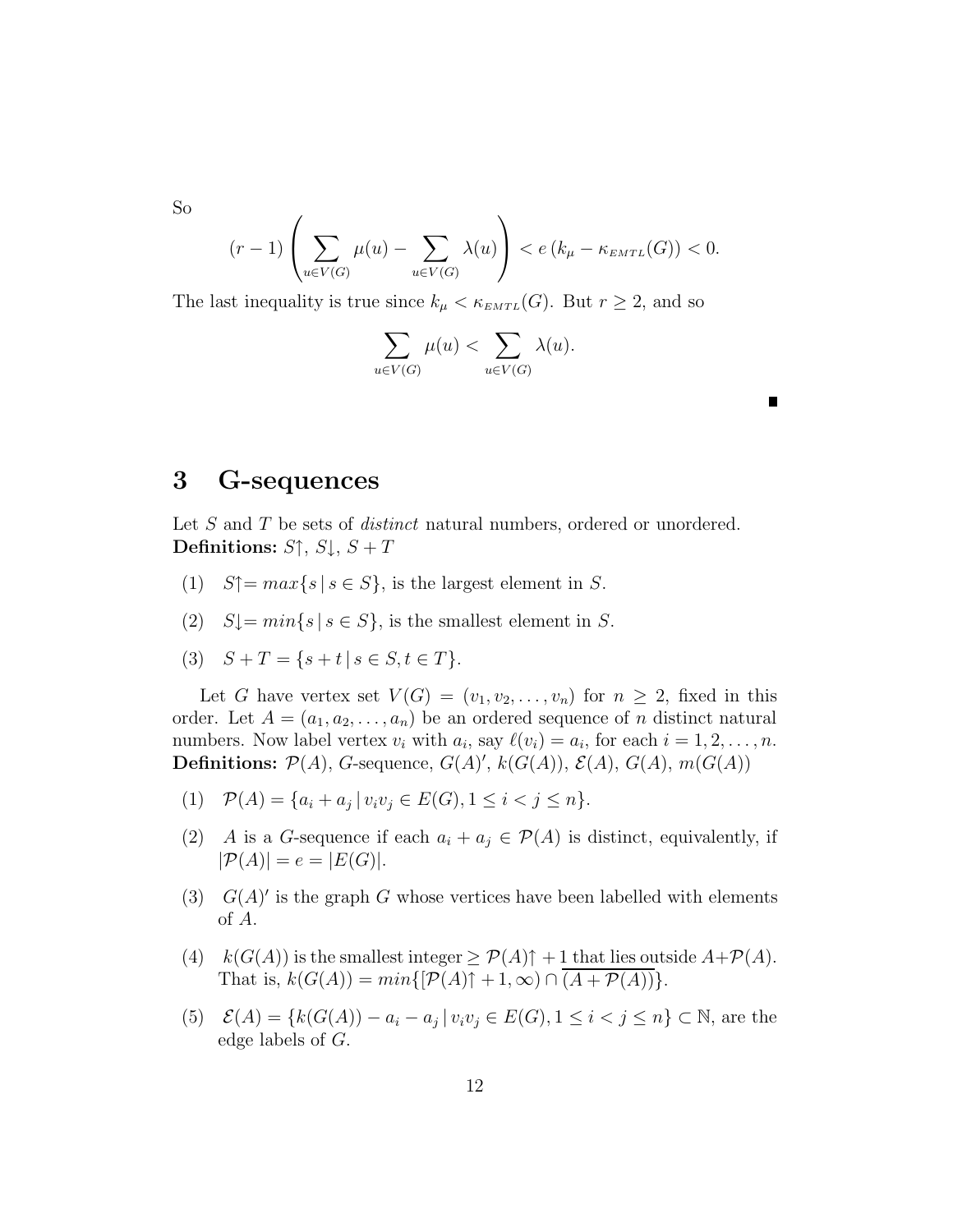- (6) *G*(*A*) is the total labelling of *G* with vertex labels *A* and edge labels  $\mathcal{E}(A)$ : for edge  $v_i v_j \in E(G)$  where  $1 \leq i \leq j \leq n$  let its label be  $\ell(v_i v_j) = k(G(A)) - a_i - a_j \in \mathcal{E}(A).$
- $(7)$  *m*( $G(A)$ ) = *max*{ $A$  $\uparrow$ ,  $k(G(A)) P(A)$ }, is the maximum of the vertex labels and the edge labels on *G*(*A*).

**Theorem 3.1** *G*(*A*) *is an EMI of G with magic sum*  $k(G(A))$ *.* 

*Proof.* The vertex labels of *G*(*A*) are distinct, and, since *A* is a *G*sequence, then each edge label  $k(G(A)) - a_i - a_j$  is also distinct. Furthermore, since  $k(G(A)) \notin A + P(A)$ , then every  $k(G(A)) - a_i - a_j \notin A$ , *i.e.*, every edge label is different from every vertex label. Thus this total labelling of *G* is an injection into N. It has magic sum  $k(G(A))$ , so is an EMI.

### **Example 1**

Consider the graph *G* shown:  $A = (4, 5, 1, 2)$  is a *G*-sequence since all numbers in  $\mathcal{P}(A) = \{3, 5, 6, 7, 9\}$  are distinct. Then  $\mathcal{P}(A)\uparrow=9$  and  $A + \mathcal{P}(A) =$ {4*,* 5*,* 6*,* 7*,* 8*,* 9*,* 10*,* 11*,* 12*,* 13*,* 14}. So *k*(*G*(*A*)) = *min*{[10*,*∞) ∩ ({1*,* 2*,* 3} ∪  $[15, \infty]$ )=15. This gives  $\mathcal{E}(A) = \{6, 8, 9, 10, 12\}$ , the edge labels on  $G(A)$ . Finally  $A \uparrow = 5$  and  $\mathcal{P}(A) \downarrow = 3$ , so  $m(G(A)) = max\{5, 15 - 3\} = 12$  is the largest label on *G*(*A*).

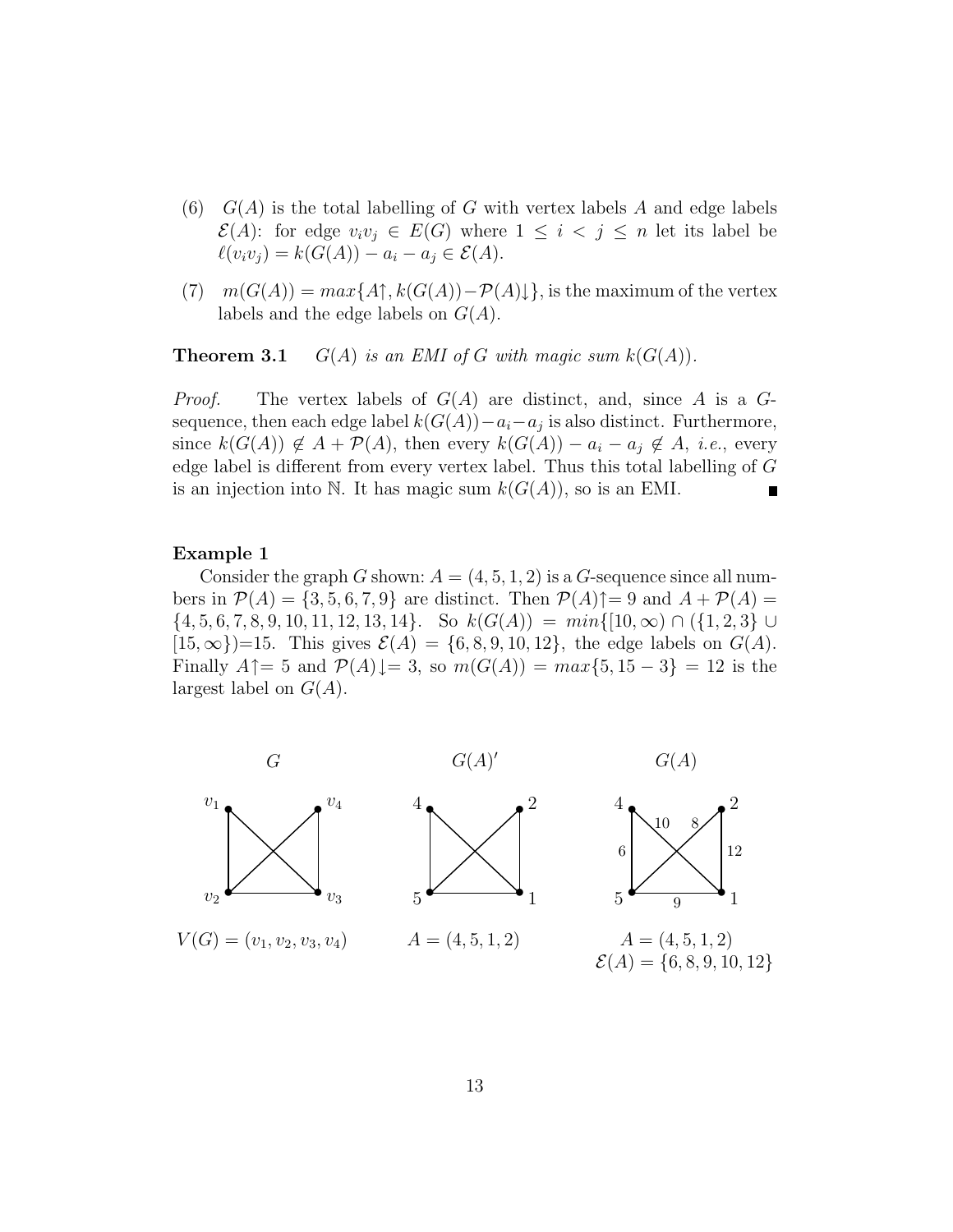## **4** Computing  $\kappa(G)$ , *k***-minimum EMI's of** *G*

In this section *G* is a fixed graph. We present an algorithm to compute  $\kappa(G)$ , and a second algorithm to compute all witnesses for  $\kappa(G)$ .

### **Definition:** *k*(*G*)

 $k(G) = min\{k(G(A)) \mid A$  is a *G*-sequence, is the smallest value of  $k(G(A))$ amongst all *G*-sequences *A*.

**Theorem 4.1** *We have*  $\kappa(G) = k(G)$ *.* 

*Proof.* To see that  $\kappa(G) \leq k(G)$  let  $X = (x_1, x_2, \ldots, x_n)$  be a *G*-sequence with  $k(G(X)) = k(G)$ . By Theorem 3.1 the EMI  $G(X)$  of G has magic sum  $k(G(X)) = k(G)$ . Hence, by definition of  $\kappa(G)$ , we have  $\kappa(G) \leq k(G)$ .

Conversely let  $\mu$  be a *k*-minimum EMI of *G*, so  $k_{\mu} = \kappa(G)$ ; and let  $A = (a_1, a_2, \ldots, a_n)$  be the sequence of vertex labels of this *G* written in the same order as  $V(G) = (v_1, v_2, \ldots, v_n)$ . Then  $\kappa(G) - a_i - a_j$  for all pairs  $\{i, j\}$ where  $v_i v_j \in E(G)$  and  $1 \leq i < j \leq n$  are the edge labels of this *G*. Since  $\mu$ is an EMI then these are all distinct, hence the  $a_i + a_j$  are distinct, and so *A* is a *G*-sequence. The smallest edge label can be 1 so,  $\kappa(G) - \mathcal{P}(A) \geq 1$ ,  $i.e., \kappa(G) \geq \mathcal{P}(A) \uparrow +1.$  Also, if  $\kappa(G) \in A + \mathcal{P}(A)$  then  $\kappa(G) - a_i - a_j \in A$ for some  $v_i v_j \in E(G)$  with  $1 \leq i < j \leq n$ , thus some edge label is equal to a vertex label, a contradiction. So  $\kappa(G) \notin A + \mathcal{P}(A)$ . Thus  $\kappa(G)$  is an integer  $\geq \mathcal{P}(A) \uparrow +1$  that lies outside  $A + \mathcal{P}(A)$ , but  $k(G(A))$  is the smallest such integer. Hence  $\kappa(G) \geq k(G(A)) \geq k(G)$ , since *A* is a *G*-sequence.

Combining the above paragraphs gives  $\kappa(G) = k(G)$ .

$$
\blacksquare
$$

So to compute  $\kappa(G)$  we will compute  $k(G)$ , see Algorithm  $\kappa(G)$  below. **Definition:**  $W_k(A)$ 

Let  $A = (a_1, a_2, \ldots, a_n)$  be a *G*-sequence.

$$
\mathcal{W}_k(A) = \{ W \mid W \text{ is a } G-\text{sequence with } \mathcal{P}(W) \uparrow +1 \leq k(G(A)) \}.
$$

Note that  $A \in \mathcal{W}_k(A)$ . Note also that if  $W \in \mathcal{W}_k(A)$  then  $W \uparrow \leq \left\lceil \frac{k(G(A)) - 1}{2} \right\rceil$  $\overline{1}$  $\text{so } |\mathcal{W}_k(A)| \leq Perm\left(n, \left\lceil \frac{k(G(A)) - 1}{2} \right\rceil\right), \text{ the number of permutations of length } k$ *n* from the set  $\left\lceil \left\lceil \frac{k(G(A)) - 1}{2} \right\rceil \right\rceil$ ; *i.e.*,  $|\mathcal{W}_k(A)|$  is finite.

**Theorem 4.2** *Let A be a G-sequence. Then*

 $k(G) = min\{k(G(W)) | W \in \mathcal{W}_k(A)\}.$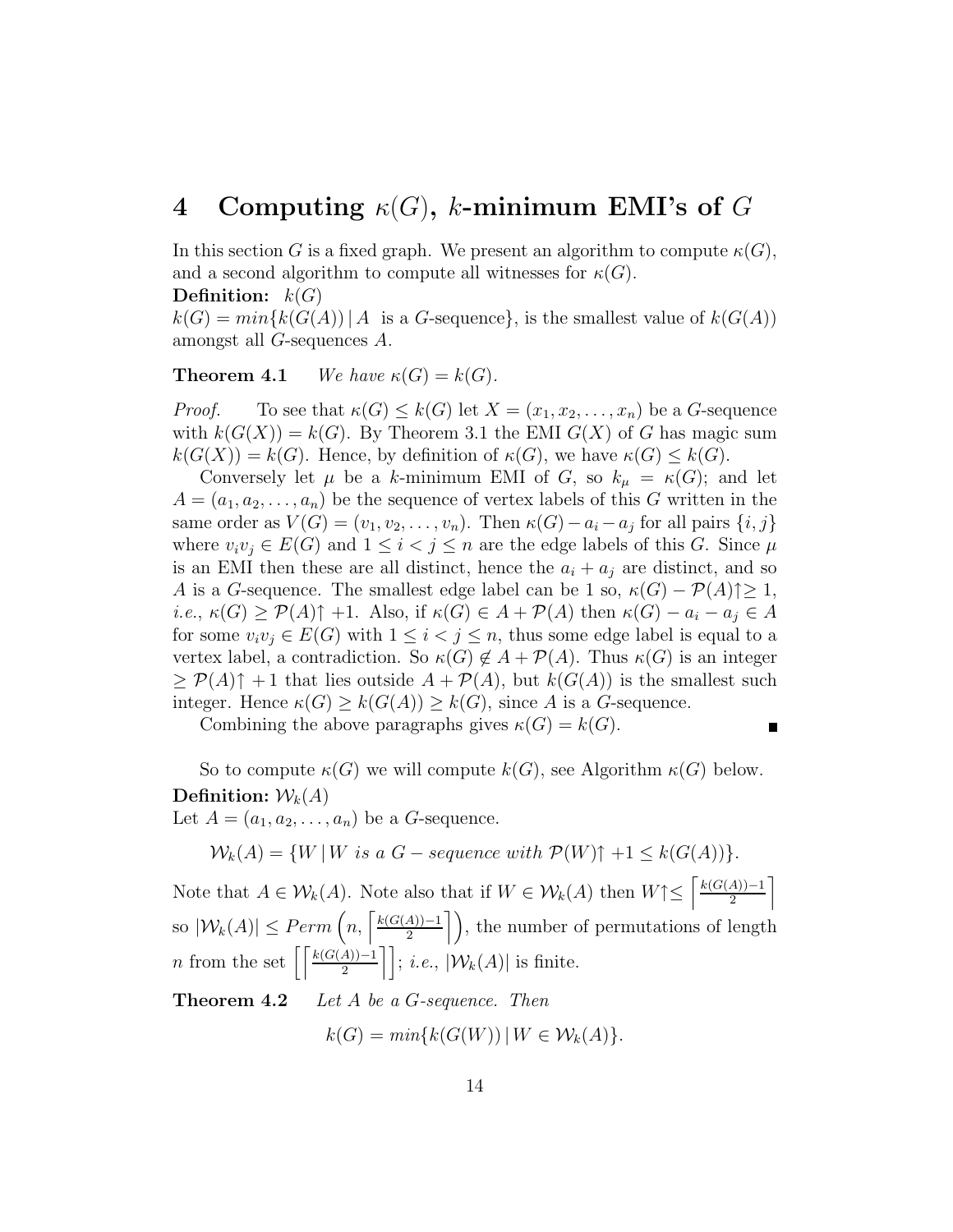*Proof.* Let *X* be a *G*-sequence with  $k(G(X)) = k(G)$ . If  $k(G) \neq min{k(G(W)) | W \in$  $W_k(A)$  then  $X \notin W_k(A)$ , *i.e.*,  $\mathcal{P}(X) \uparrow +1 > k(G(A))$ . So  $k(G(X)) \ge \mathcal{P}(X) \uparrow$  $+1 > k(G(A)),$  *i.e.*,  $k(G) > k(G(A)),$  a contradiction to the minimality of  $k(G)$ . Hence the result.

The following algorithm is a finite procedure for computing  $k(G)$ , *i.e.*,  $\kappa(G)$ , it uses Theorem 4.2.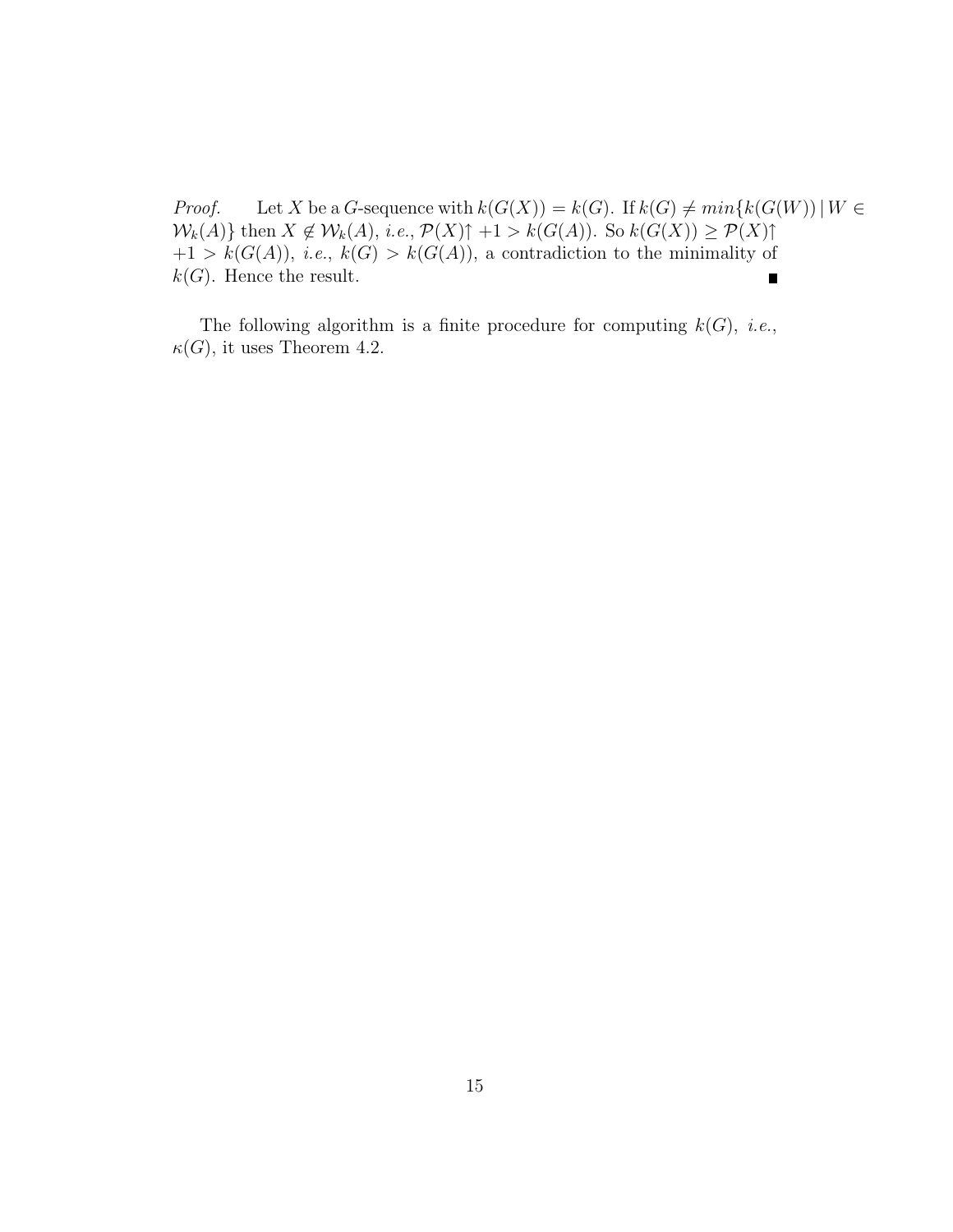**Algorithm**  $\kappa(G)$ : Compute  $\kappa(G)$ 

- (1) Let  $A_0 = (a_1, a_2, \ldots, a_n)$  be a *G*-sequence.
- (2) Compute  $k(G(A_0))$ .
- (3) List  $\mathcal{W}_k(A_0)$  in lexicographic order.
- (4) For each  $W \in \mathcal{W}_k(A_0)$  compute  $k(G(W))$ :

IF we find  $W = A_1$  with  $k(G(A_1)) < k(G(A_0))$ THEN let  $A_0 = A_1$  at Step (2) and repeat ELSE output  $\kappa(G) = k(G) = k(G(A_0)).$ 

**Definition:**  $k$ -minimum  $G$ -sequence; witness for  $\kappa(G)$ Let  $X = (x_1, x_2, \ldots, x_n)$  be a *G*-sequence. Then *X* is a *k*-minimum *G*sequence if  $k(G(X)) = \kappa(G)$ ; we also call X a witness for  $\kappa(G)$ . **Remark:** So a 'witness for  $\kappa(G)$ ' can be both a *G*-sequence X or the corresponding EMI  $G(X)$  of  $G$ . A Corollary of Theorem 4.1 is then:

**Corollary 4.3** *G*-sequence *X is a witness for*  $\kappa(G)$  *if and only if EMI*  $G(X)$  *is a witness for*  $\kappa(G)$ *.* 

Once *κ*(*G*) is known we can find *all k*-minimum *G*-sequences, *i.e.*, all witnesses for  $\kappa(G)$ .

**Theorem 4.4** *Let X be a k-minimum G-sequence. Then all k-minimum G*-sequences lie in  $W_k(X)$ .

*Proof.* Let *W* be a *k*-minimum *G*-sequence, then  $k(G(W)) = \kappa(G)$ . So  $\mathcal{P}(W) \uparrow +1 \leq k(G(W)) = \kappa(G) = k(G(X)), \text{ i.e., } W \in \mathcal{W}_k(X).$ 

We give an algorithm to find all witnesses *W* for  $\kappa(G)$ . For this we need:

#### **Theorem 4.5**

- *(i)* Let  $\mu$  be a  $k$ *-minimum EMI of*  $G$ *. Then*  $1 \in \mathbb{N}$  appears as a label of  $G$ *.*
- *(ii)* Let  $X = (x_1, x_2, \ldots, x_n)$  be a *k*-minimum *G*-sequence. Then either  $x_i = 1$  *for some*  $x_i \in X$ *, or*  $\mathcal{P}(X) \uparrow +1 = \kappa(G)$ *, (not both).*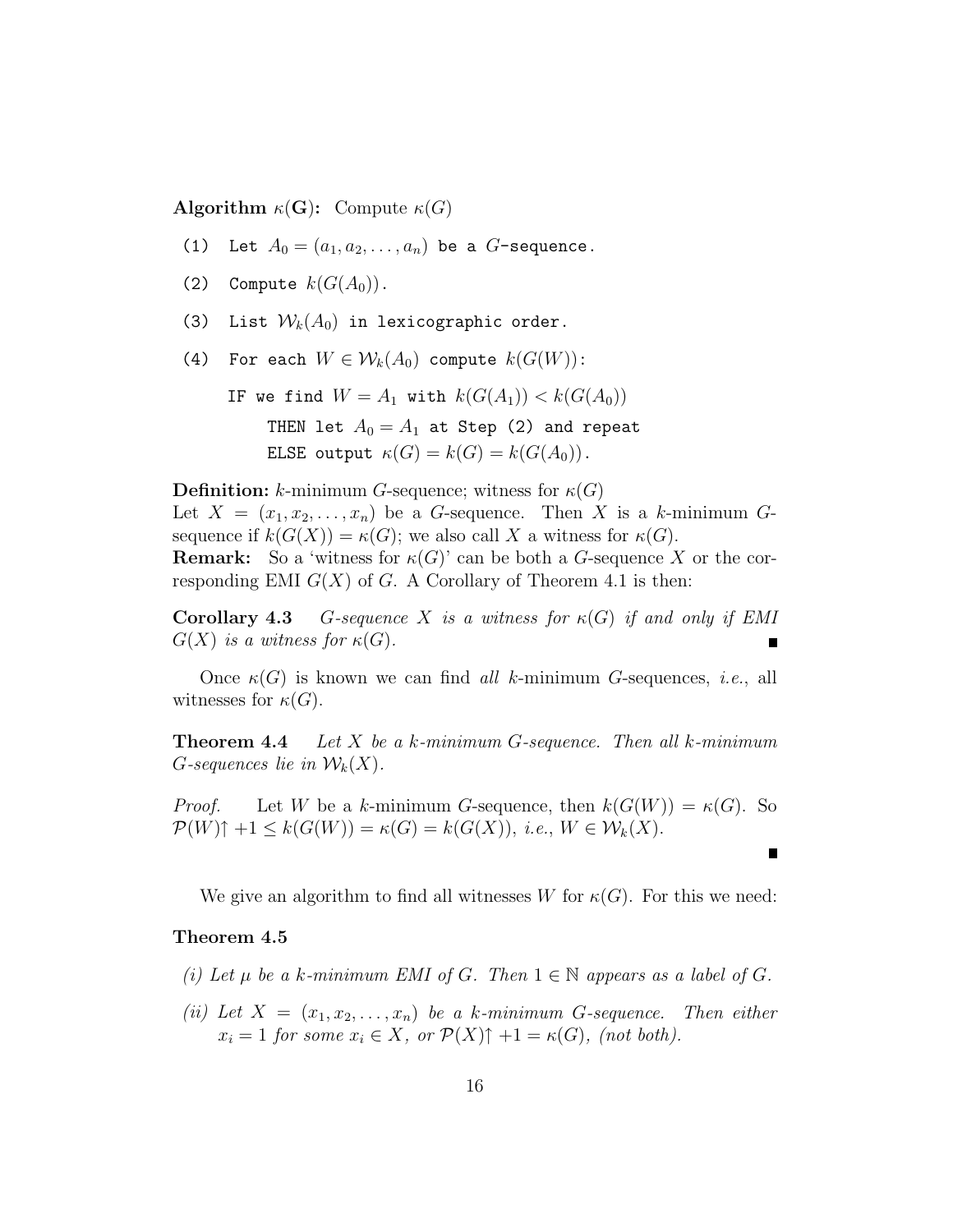*Proof.* (i) Let  $\ell \in \mathbb{N}$  be the smallest label used in  $\mu$ . Now define an injection  $\mu' : V(G) \cup E(G) \rightarrow \mathbb{N}$  given by  $\mu'(w) = \mu(w) - (\ell - 1)$  for all  $w \in V(G) \cup E(G)$ . It is straightforward to check that, if  $\ell > 1$ , then  $\mu'$  is an EMI of *G* with magic sum  $k_{\mu'} = k_{\mu} - 3(\ell - 1) < k_{\mu} = \kappa(G)$ , a contradiction. Hence  $\ell = 1$  as required. (ii) Since  $k(G(X)) = \kappa(G)$  then the labelled graph  $G(X)$  is a k-minimum EMI of *G*, and so, from (i), the label 1 has been used on a vertex or an edge, (not both). If 1 is a vertex label on some  $v_i$  then  $x_i = 1$ . Or, if 1 is an edge label, then it is the smallest edge label, so  $1 = k(G(X)) - \mathcal{P}(X)\uparrow = \kappa(G) - \mathcal{P}(X)\uparrow$ .

**Remark:** See Table 3,  $n = 2$  where both cases of Theorem 4.5(ii) are illustrated.

**Definition:** *witness*( $\kappa(G)$ )

That is,  $\mathcal{P}(X)\uparrow +1 = \kappa(G)$ .

 $witness(\kappa(G)) = \{W | W \text{ is a } k-minimum \ G-sequence\}.$ 

We use Theorem 4.5(ii) in the following algorithm where we assume that  $\kappa(G)$  is known.

**Algorithm witness**( $\kappa(G)$ ): Find  $witness(\kappa(G))$ 

- (1) Let  $X = (x_1, x_2, \ldots, x_n)$  be a *k*-minimum *G*-sequence.
- (2) List all  $W = (w_1, w_2, \ldots, w_n) \in \mathcal{W}_k(X)$  with some  $w_i = 1$  or  $\mathcal{P}(W)\uparrow +1 = \kappa(G)$ , (not both).
- (3) For these  $W$  compute  $k(G(W))$ .

IF  $k(G(W)) = \kappa(G)$ THEN output  $W$  into  $witness(\kappa(G))$ ELSE reject *W*.

# **5 Computing** m(*G*)**,** *m***-minimum EMI's of** *G*

In this section *G* is fixed. We present an algorithm to compute  $\mathfrak{m}(G)$ , and a second algorithm to compute all witnesses for  $\mathfrak{m}(G)$ .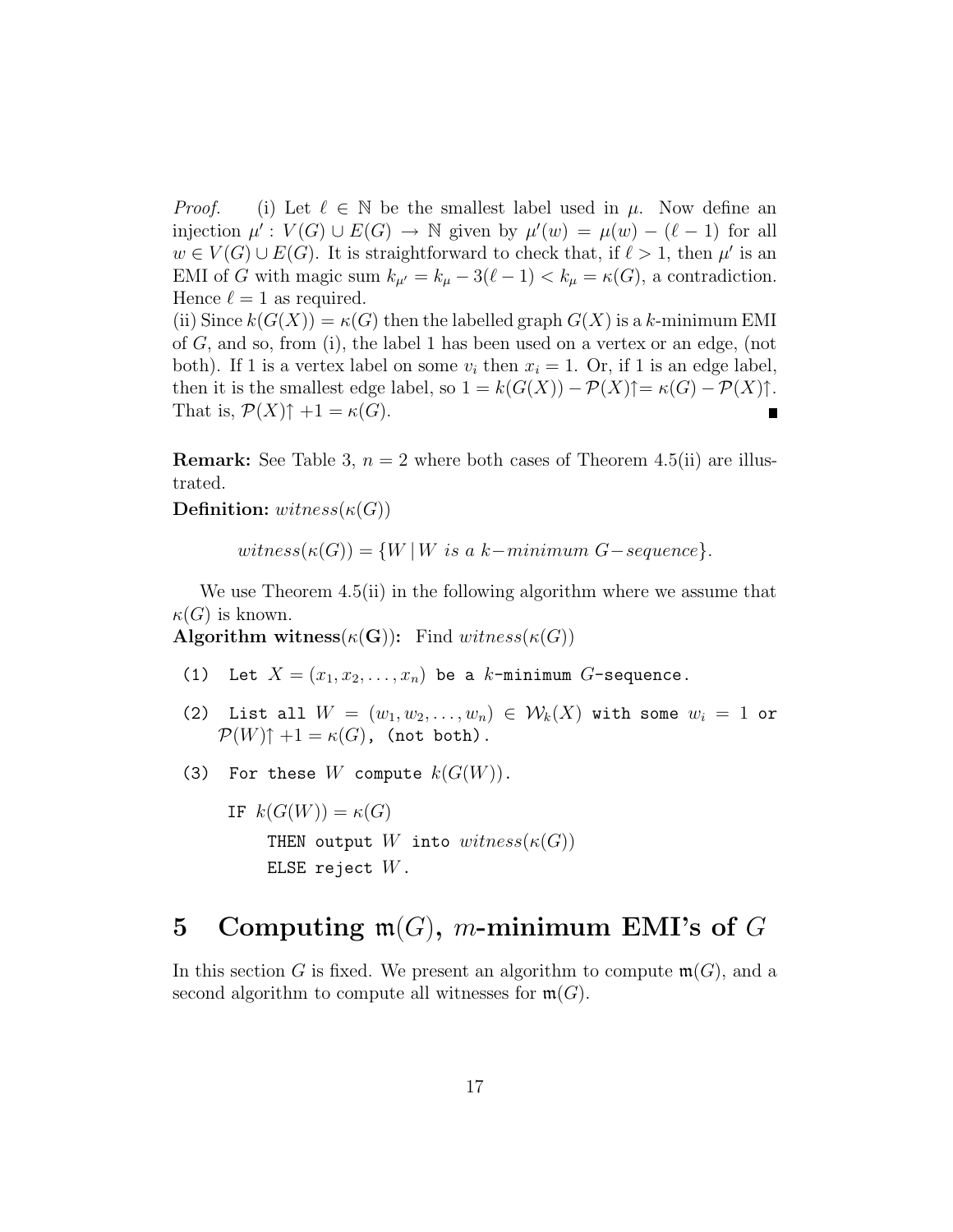Recall Definition (7) of Section 3: For a *G*-sequence  $A = (a_1, a_2, \ldots, a_n)$ we have  $m(G(A)) = max\{A\}$ ,  $k(G(A)) - P(A)\}$ . So  $m(G(A))$  is the maximum of the vertex labels and the edge labels of *G*(*A*), *i.e.*, the largest label of  $G(A)$ . Analogous to the definition of  $k(G)$ :

### **Definition:** *m*(*G*)

 $m(G) = min{m(G(A)) | A \text{ is a } G - sequence}$ , is the smallest value of  $m(G(A))$  amongst all *G*-sequences *A*.

Analogous to Theorem 4.1:

### **Theorem 5.1** *We have*  $\mathfrak{m}(G) = m(G)$ *.*

*Proof.* To see that  $\mathfrak{m}(G) \leq m(G)$  let  $Y = (y_1, y_2, \ldots, y_n)$  be a *G*-sequence with  $m(G(Y)) = m(G)$ . Now the total labelling  $G(Y)$  of *G* is an EMI  $\mu$  of *G* with  $m_{\mu} = m(G(Y)) = m(G)$ . Hence, by definition of  $m(G)$ , we have  $m(G) \leq m(G)$ .

Conversely let  $\mu$  be a *m*-minimum EMI of *G*, so  $m_{\mu} = \mathfrak{m}(G)$ ; and let  $A = (a_1, a_2, \ldots, a_n)$  be the sequence of vertex labels of this *G* written in the same order as  $V(G) = (v_1, v_2, \ldots, v_n)$ . Then  $k_\mu - a_i - a_j$  are the edge labels of this *G* for edges  $v_i v_j$  where  $1 \leq i < j \leq n$ . As before, these are all distinct, hence the  $a_i + a_j$  are distinct, and A is a G-sequence. Now by definition of  $k(G(A))$  we have  $k(G(A)) \leq k_{\mu}$ . So  $m(G(A)) = max\{A\}, k(G(A)) - P(A)\$  $\}$   $\leq$   $max\{A\uparrow, k_{\mu} - \mathcal{P}(A)\downarrow\}$  =  $m_{\mu} = \mathfrak{m}(G)$ . And then by definition of  $m(G)$ , since *A* is a *G*-sequence, we have  $m(G) \leq m(G(A)) \leq m(G)$ , as needed.

Combining the above paragraphs gives  $\mathfrak{m}(G) = m(G)$ .

$$
\blacksquare
$$

So, to compute  $\mathfrak{m}(G)$  we will compute  $m(G)$ , see Algorithm  $\mathfrak{m}(G)$  below.

### **Definition:**  $\mathcal{W}_m(A)$

Let  $A = (a_1, a_2, \ldots, a_n)$  be a *G*-sequence.

 $W_m(A) = \{W \mid W \text{ is a } G\text{-}sequence with W\} \leq m(G(A))\}.$ 

Note that  $A \in \mathcal{W}_m(A)$ . Note also that  $|\mathcal{W}_m(A)| \leq Perm(n, m(G(A))),$  *i.e.*,  $|\mathcal{W}_m(A)|$  is finite.

**Theorem 5.2** *Let A be a G-sequence. Then*

$$
m(G) = min\{m(G(W)) \mid W \in \mathcal{W}_m(A)\}.
$$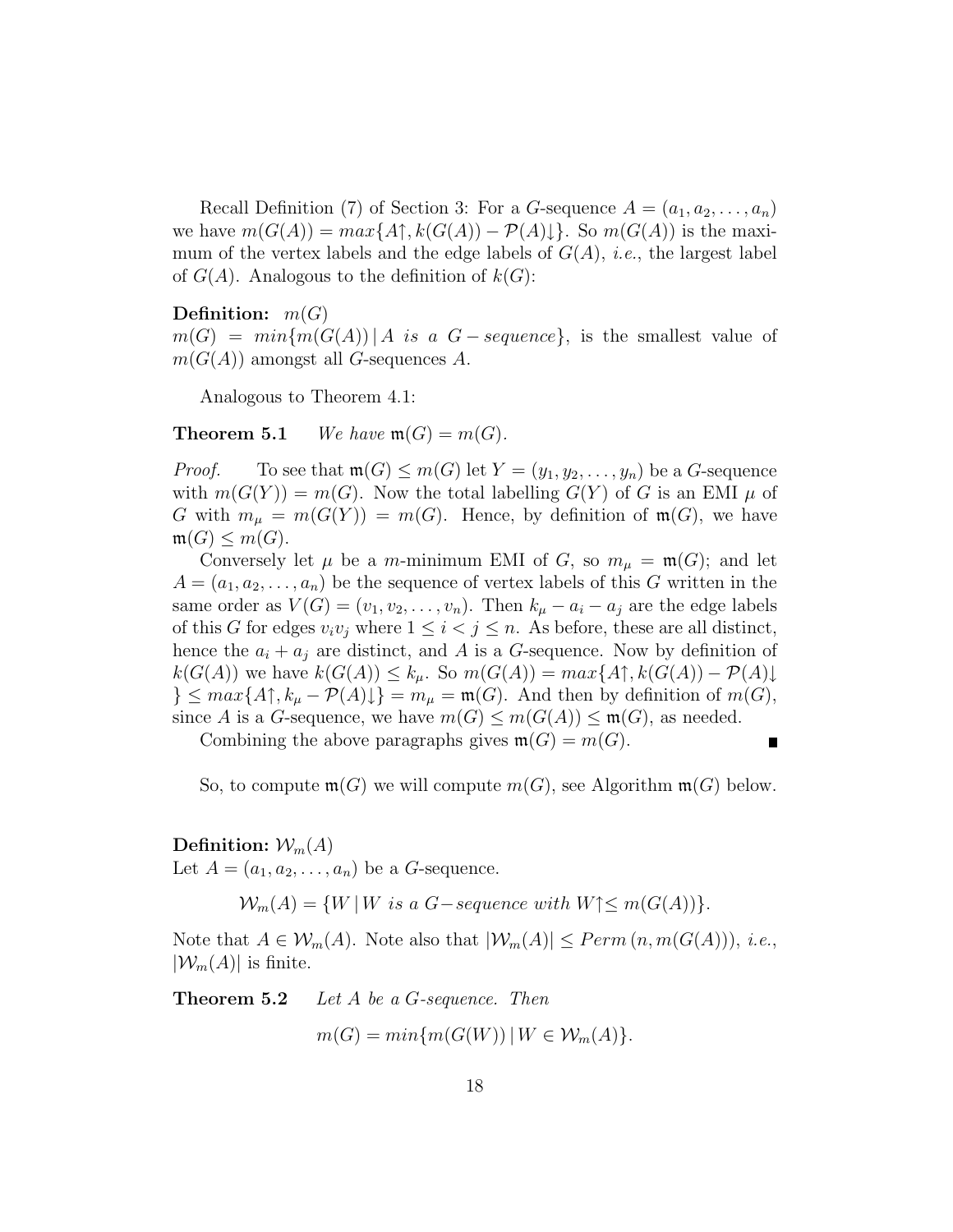*Proof.* Let *Y* be a *G*-sequence with  $m(G(Y)) = m(G)$ . If  $m(G) \neq$  $min\{m(G(W)) | W \in \mathcal{W}_m(A)\}\$ then  $Y \notin \mathcal{W}_m(A), i.e., Y \uparrow > m(G(A)).$  So  $m(G(Y)) \geq Y \uparrow > m(G(A)),$  *i.e.*,  $m(G) > m(G(A)),$  a contradiction to the minimality of  $m(G)$ . Hence the result.

Using Theorem 5.2 we have: **Algorithm**  $\mathfrak{m}(G)$ : Compute  $\mathfrak{m}(G)$ 

- (1) Let  $A_0 = (a_1, a_2, \ldots, a_n)$  be a *G*-sequence.
- (2) Compute  $m(G(A_0))$ .
- (3) List  $\mathcal{W}_m(A_0)$  in lexicographic order.
- (4) For each  $W \in \mathcal{W}_m(A_0)$  compute  $m(G(W))$ :

IF we find  $W = A_1$  with  $m(G(A_1)) < m(G(A_0))$ THEN let  $A_0 = A_1$  at Step (2) and repeat ELSE output  $\mathfrak{m}(G) = m(G) = m(G(A_0)).$ 

**Definition:** *m*-minimum *G*-sequence; witness for  $\mathfrak{m}(G)$ 

Let  $Y = (y_1, y_2, \ldots, y_n)$  be a *G*-sequence. Then *Y* is a *m*-minimum *G*sequence if  $m(G(Y)) = \mathfrak{m}(G)$ ; we also call Y a witness for  $\mathfrak{m}(G)$ .

Once m(*G*) is known we can find *all m*-minimum *G*-sequences, *i.e.*, all witnesses for  $\mathfrak{m}(G)$ .

**Theorem 5.3** *Let Y be a m-minimum G-sequence. Then all G-sequences with*  $m(G(W)) = m(G)$  *lie in*  $W_m(Y)$ *.* 

*Proof.* Let *W* be a *m*-minimum *G*-sequence, then  $m(G(W)) = m(G)$ . So *W*↑≤ *m*(*G*(*W*)) = **m**(*G*) = *m*(*G*(*Y*)), *i.e.*, *W* ∈  $W_m(Y)$ .

The proof of the following Theorem is similar to the proof of Theorem 4.5.

#### **Theorem 5.4**

- *(i)* Let  $\mu$  be a m-minimum EMI of G. Then  $1 \in \mathbb{N}$  appears as a label of G.
- *(ii)* Let  $Y = (y_1, y_2, \ldots, y_n)$  be a *m*-minimum *G*-sequence. Then either  $y_i = 1$  *for some*  $y_i \in Y$  *or*  $\mathcal{P}(Y) \uparrow +1 = k(G(Y))$ *, (not both).*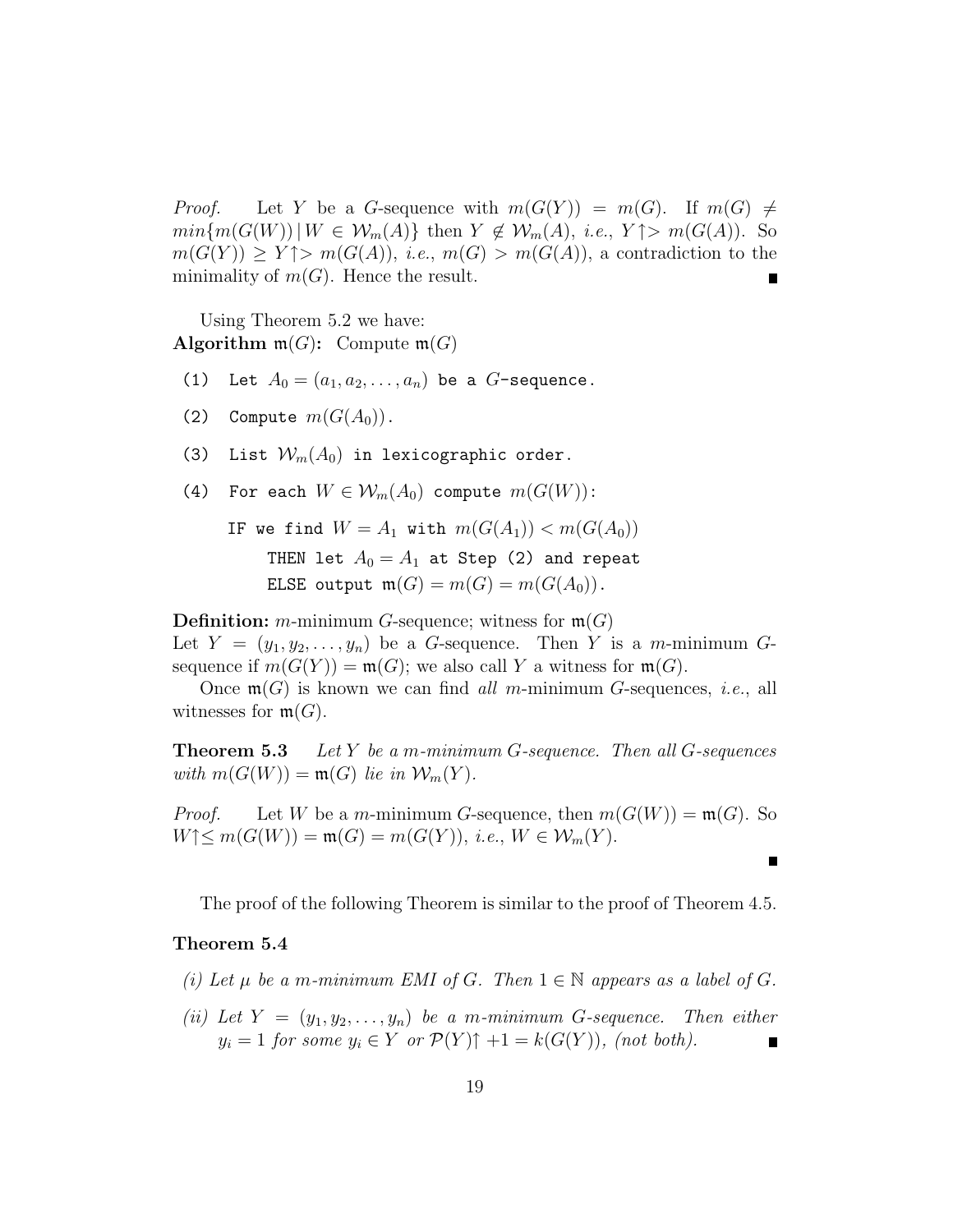**Remark:** See Table 3,  $G = K_2$ , where both cases of Theorem 5.4(ii) are illustrated. Theorem 5.4(ii) gives us a quick method to compute  $k(G(Y))$  for a *m*-minimum *G*-sequence *Y* when  $1 \notin Y$ .

**Definition:** *witness*(m(*G*))

 $witness(\mathfrak{m}(G)) = \{W | W \text{ is a } m-minimum \ G-sequence \}.$ 

We use Theorem 5.4(ii) in the following algorithm where we assume that  $\mathfrak{m}(G)$  is known.

**Algorithm witness** $(m(G))$ : Find *witness* $(m(G))$ 

- (1) Let  $Y = (y_1, y_2, \ldots, y_n)$  be a *m*-minimum *G*-sequence.
- (2) List all  $W = (w_1, w_2, \ldots, w_n) \in \mathcal{W}_m(Y)$  with some  $w_i = 1$  or  $\mathcal{P}(Y) \uparrow +1 = k(G(W))$ , (not both).
- (3) For these  $W$  compute  $m(G(W))$ .

IF  $m(G(W)) = m(G)$ THEN output  $W$  into  $witness(m(G))$ ELSE reject *W*.

# **6** Results for *G* with  $n = 2, 3, \ldots, 7$ , double-witnesses

In this section, for a fixed graph *G* with  $n = 2, 3, \ldots, 7$  vertices we present our results from Algorithm  $\kappa(G)$  and Algorithm  $\mathfrak{m}(G)$ . (For a typical fixed *G*, the witnesses from Algorithm  $witness(\kappa(G))$  and Algorithm  $witness(\mathfrak{m}(G))$ are too numerous to list.)

All the 1252 simple graphs *G* with up to 7 vertices are listed and numbered as  $G_1, G_2, \cdots, G_1$  *G*1252 in Read and Wilson [10]. We use this numbering system, and for graph  $G#$  we compute the quadruple:  $(G#, \kappa(G#), \mathfrak{m}(G#), \text{def}(G#)).$ 

**Definitions:** (*k,m*)-minimum *G*-sequence; double-witness, (*k,m*)-minimum EMI of *G*; double-witness, *double*−*witness*(*G*)

(1) Let  $A = (a_1, a_2, \ldots, a_n)$  be a *G*-sequence. Then *A* is a  $(k, m)$ -minimum *G*-sequence if both  $k(G(A)) = \kappa(G)$  and  $m(G(A)) = \mathfrak{m}(G)$ ; we also call *A* a double-witness.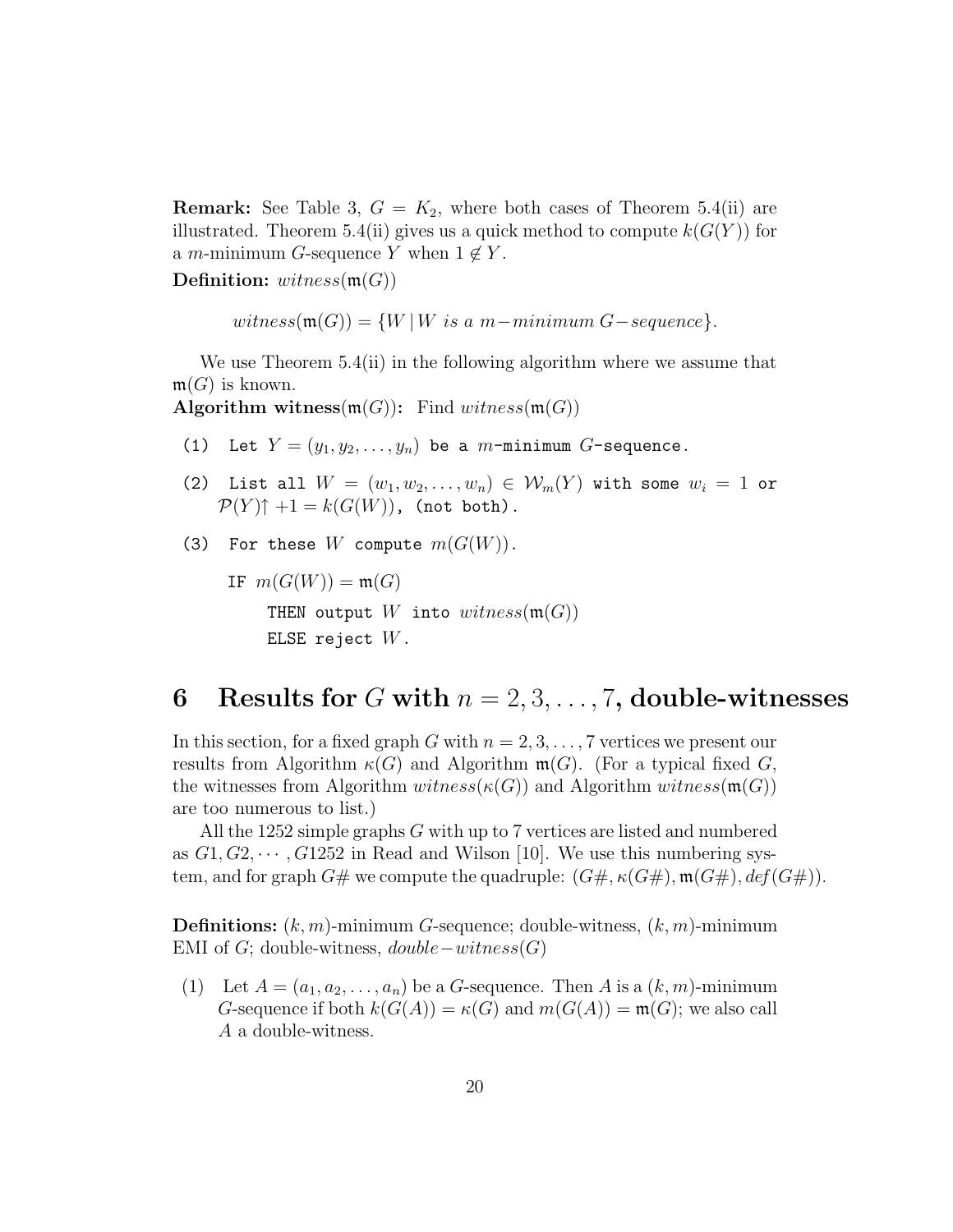- (2) Let  $\mu$  be an EMI of *G*. Then  $\mu$  is a  $(k, m)$ -minimum EMI of *G* if both  $k_{\mu} = \kappa(G)$  and  $m_{\mu} = \mathfrak{m}(G)$ ; we also call  $\mu$  a double-witness.
- (3)  $double-witness(G) = \{W | W \text{ is a } (k,m) minimum G sequence\}.$

**Algorithm double-witness**(*G*)**:** Find *double*−*witness*(*G*)

For each  $X \in \text{witness}(\kappa(G))$  compute  $m(G(X))$ .

IF  $m(G(X)) = m(G)$ THEN output *X* into *double*−*witness*(*G*) ELSE reject *X*.

**Remark**: If *G*-sequence *A* is a double-witness we use **bold** numbers in *A*. **Fig. 2 here**

| $ (G26, 13, 8, 0)$ $(G29, 12, 9, 0)$ $(G30, 13, 9, 0)$ $(G31, 13, 9, 0)$     |
|------------------------------------------------------------------------------|
| $ (G32, 14, 10, 1) (G34, 13, 10, 0) (G35, 13, 10, 0) (G36, 14, 10, 0) $      |
| $ (G37, 14, 10, 0)$ $(G38, 14, 10, 0)$ $(G40, 14, 11, 0)$ $(G41, 14, 11, 0)$ |
| $ (G42, 14, 11, 0)$ $(G43, 14, 11, 0)$ $(G44, 15, 11, 0)$ $(G45, 15, 12, 0)$ |
| $ (G46, 15, 12, 0)$ $(G47, 15, 12, 0)$ $(G48, 15, 12, 0)$ $(G49, 16, 13, 0)$ |
| $( G50, 16, 13, 0) ( G51, 17, 14, 0) ( G52, 18, 15, 0)$                      |

Table 1. The  $(G, \kappa(G), \mathfrak{m}(G), \text{def}(G))$ -quadruple for the 23 graphs *G* on  $n = 5$  vertices.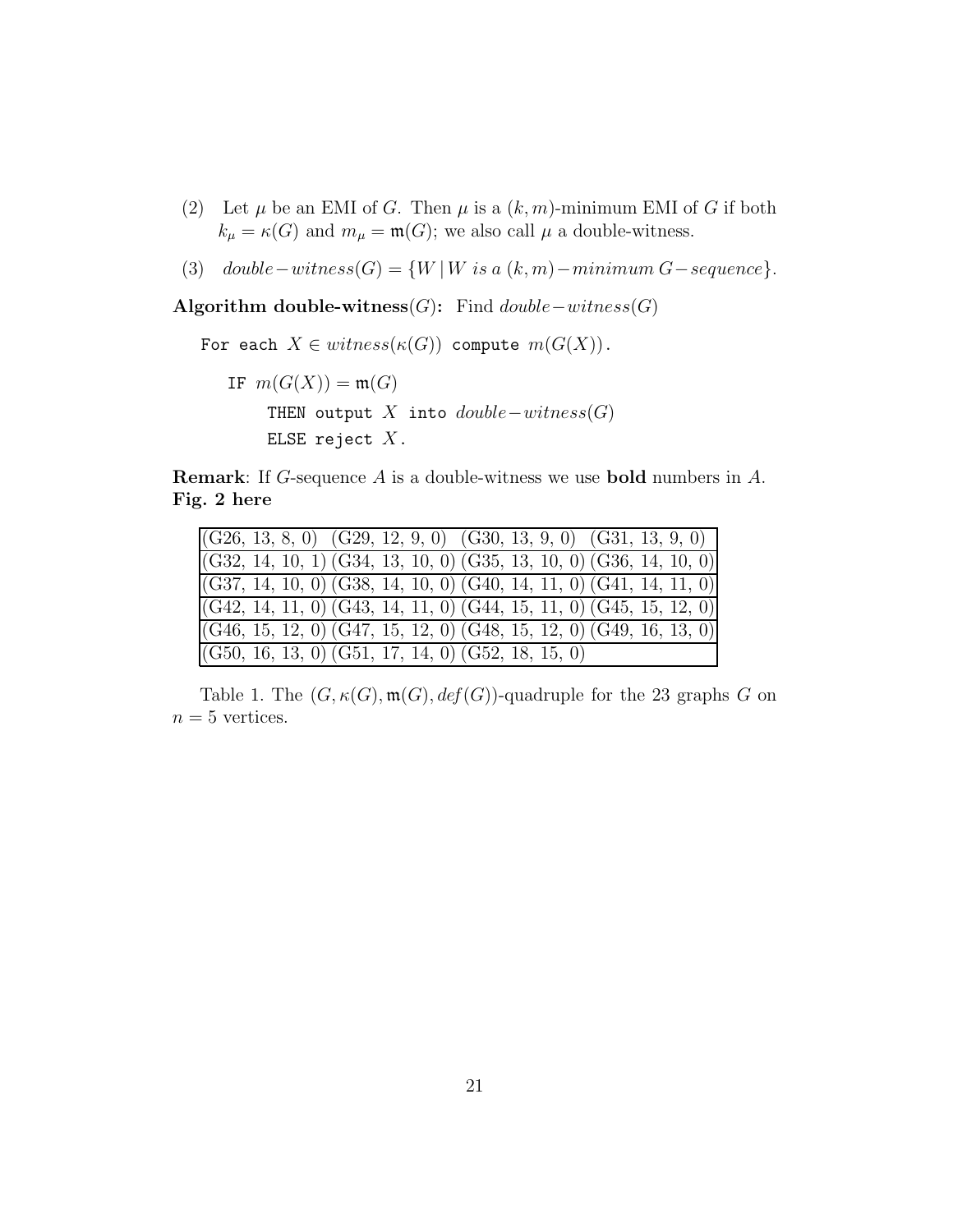| (G78, 15, 11, 0)<br>(G79, 15, 11, 0)<br>(G80, 15, 11, 0)<br>(G77, 14, 11, 0)<br>(G81, 15, 11, 0)<br>(G82, 15, 11, 0)<br>(G83, 16, 11, 0)<br>(G84, 16, 12, 1)<br>(G85, 16, 11, 0)<br>(G92, 15, 12, 0)<br>(G93, 15, 12, 0)<br>(G94, 15, 12, 0)<br>(G95, 15, 12, 0)<br>(G96, 16, 12, 0)<br>(G97, 16, 12, 0)<br>(G98, 16, 12, 0)<br>$(G99, 16, 12, 0)$ $(G100, 16, 12, 0)$<br>(G101, 16, 12, 0)<br>(G102, 16, 12, 0)<br>$(G103, 16, 12, 0)$ $(G104, 16, 12, 0)$<br>(G105, 17, 12, 0)<br>(G106, 18, 13, 1)<br>$(G111, 16, 13, 0)$ $(G112, 16, 13, 0)$<br>(G113, 16, 13, 0)<br>(G114, 16, 13, 0)<br>$(G115, 17, 13, 0)$ $(G116, 17, 14, 1)^*$<br>$(\overline{\rm G}118,\,16,\,13,\,0)$<br>(G117, 16, 13, 0)<br>$(G119, 16, 13, 0)$ $(G120, 16, 13, 0)$<br>(G121, 17, 13, 0)<br>(G122, 16, 13, 0)<br>$(G123, 17, 13, 0)$ $(G124, 16, 13, 0)$<br>(G125, 17, 13, 0)<br>(G126, 17, 13, 0)<br>$(G127, 17, 13, 0)$ $(G128, 17, 13, 0)$<br>(G130, 18, 13, 0)<br>(G129, 17, 13, 0)<br>$(G133, 18, 15, 1)$ $(G134, 17, 14, 0)$<br>(G135, 17, 14, 0)<br>(G136, 17, 14, 0)<br>$(G137, 17, 14, 0)$ $(G138, 17, 14, 0)$<br>(G139, 17, 14, 0)<br>(G140, 17, 14, 0)<br>$(G141, 17, 14, 0)$ $(G142, 17, 14, 0)$<br>$(G143, 18, 15, 1)^*$<br>(G144, 17, 14, 0)<br>$(G145, 17, 14, 0)$ $(G146, 18, 14, 0)$<br>(G147, 17, 14, 0)<br>(G148, 17, 14, 0)<br>$(G149, 17, 14, 0)$ $(G150, 18, 14, 0)$<br>(G152, 18, 14, 0)<br>(G151, 17, 14, 0)<br>$(G153, 18, 14, 0)$ $(G154, 18, 14, 0)$<br>(G156, 18, 15, 0)<br>(G157, 18, 15, 0)<br>$(G158, 18, 15, 0)$ $(G159, 18, 15, 0)$<br>(G160, 18, 15, 0)<br>(G161, 18, 15, 0)<br>$(G162, 18, 15, 0)$ $(G163, 18, 15, 0)$<br>(G164, 18, 15, 0)<br>(G165, 18, 15, 0)<br>$(G166, 18, 15, 0)$ $\overline{(G167, 18, 15, 0)}$<br>(G168, 18, 15, 0)<br>(G169, 18, 15, 0)<br>$(G170, 18, 15, 0)$ $(G171, 18, 15, 0)$<br>(G173, 18, 15, 0)<br>(G172, 18, 15, 0)<br>$(G174, 18, 15, 0)$ $(G175, 19, 15, 0)$<br>$(G178,\,19,\,16,\,0)$<br>(G177, 19, 16, 0)<br>$(G179, 19, 16, 0)$ $(G180, 19, 16, 0)$<br>(G182, 19, 16, 0)<br>(G181, 19, 16, 0)<br>$(G183, 19, 16, 0)$ $(G184, 19, 16, 0)$<br>(G185, 19, 16, 0)<br>(G186, 19, 16, 0)<br>$(G187, 19, 16, 0)$ $(G188, 19, 16, 0)$<br>(G189, 19, 16, 0)<br>(G190, 20, 17, 1)<br>$(G191, 20, 17, 0)$ $(G192, 20, 17, 0)$<br>(G193, 20, 17, 0)<br>(G194, 20, 17, 0)<br>$(G195, 21, 17, 0)$ $(G196, 20, 17, 0)$<br>(G197, 20, 17, 0)<br>(G198, 20, 17, 0)<br>(G201, 22, 19, 1)<br>(G202, 21, 18, 0)<br>$(G199, 20, 17, 0)$ $(G200, 21, 18, 0)$<br>$(G203, 21, 18, 0)$ $(G204, 22, 19, 1)$<br>(G205, 22, 19, 0)<br>(G206, 22, 19, 0) |                                         |                  |                  |
|------------------------------------------------------------------------------------------------------------------------------------------------------------------------------------------------------------------------------------------------------------------------------------------------------------------------------------------------------------------------------------------------------------------------------------------------------------------------------------------------------------------------------------------------------------------------------------------------------------------------------------------------------------------------------------------------------------------------------------------------------------------------------------------------------------------------------------------------------------------------------------------------------------------------------------------------------------------------------------------------------------------------------------------------------------------------------------------------------------------------------------------------------------------------------------------------------------------------------------------------------------------------------------------------------------------------------------------------------------------------------------------------------------------------------------------------------------------------------------------------------------------------------------------------------------------------------------------------------------------------------------------------------------------------------------------------------------------------------------------------------------------------------------------------------------------------------------------------------------------------------------------------------------------------------------------------------------------------------------------------------------------------------------------------------------------------------------------------------------------------------------------------------------------------------------------------------------------------------------------------------------------------------------------------------------------------------------------------------------------------------------------------------------------------------------------------------------------------------------------------------------------------------------------------------------------------------------|-----------------------------------------|------------------|------------------|
|                                                                                                                                                                                                                                                                                                                                                                                                                                                                                                                                                                                                                                                                                                                                                                                                                                                                                                                                                                                                                                                                                                                                                                                                                                                                                                                                                                                                                                                                                                                                                                                                                                                                                                                                                                                                                                                                                                                                                                                                                                                                                                                                                                                                                                                                                                                                                                                                                                                                                                                                                                                    | (G61, 15, 9, 0)<br>(G68, 15, 11, 1)     | (G69, 15, 10, 0) | (G70, 15, 10, 0) |
|                                                                                                                                                                                                                                                                                                                                                                                                                                                                                                                                                                                                                                                                                                                                                                                                                                                                                                                                                                                                                                                                                                                                                                                                                                                                                                                                                                                                                                                                                                                                                                                                                                                                                                                                                                                                                                                                                                                                                                                                                                                                                                                                                                                                                                                                                                                                                                                                                                                                                                                                                                                    |                                         |                  |                  |
|                                                                                                                                                                                                                                                                                                                                                                                                                                                                                                                                                                                                                                                                                                                                                                                                                                                                                                                                                                                                                                                                                                                                                                                                                                                                                                                                                                                                                                                                                                                                                                                                                                                                                                                                                                                                                                                                                                                                                                                                                                                                                                                                                                                                                                                                                                                                                                                                                                                                                                                                                                                    |                                         |                  |                  |
|                                                                                                                                                                                                                                                                                                                                                                                                                                                                                                                                                                                                                                                                                                                                                                                                                                                                                                                                                                                                                                                                                                                                                                                                                                                                                                                                                                                                                                                                                                                                                                                                                                                                                                                                                                                                                                                                                                                                                                                                                                                                                                                                                                                                                                                                                                                                                                                                                                                                                                                                                                                    |                                         |                  |                  |
|                                                                                                                                                                                                                                                                                                                                                                                                                                                                                                                                                                                                                                                                                                                                                                                                                                                                                                                                                                                                                                                                                                                                                                                                                                                                                                                                                                                                                                                                                                                                                                                                                                                                                                                                                                                                                                                                                                                                                                                                                                                                                                                                                                                                                                                                                                                                                                                                                                                                                                                                                                                    |                                         |                  |                  |
|                                                                                                                                                                                                                                                                                                                                                                                                                                                                                                                                                                                                                                                                                                                                                                                                                                                                                                                                                                                                                                                                                                                                                                                                                                                                                                                                                                                                                                                                                                                                                                                                                                                                                                                                                                                                                                                                                                                                                                                                                                                                                                                                                                                                                                                                                                                                                                                                                                                                                                                                                                                    |                                         |                  |                  |
|                                                                                                                                                                                                                                                                                                                                                                                                                                                                                                                                                                                                                                                                                                                                                                                                                                                                                                                                                                                                                                                                                                                                                                                                                                                                                                                                                                                                                                                                                                                                                                                                                                                                                                                                                                                                                                                                                                                                                                                                                                                                                                                                                                                                                                                                                                                                                                                                                                                                                                                                                                                    |                                         |                  |                  |
|                                                                                                                                                                                                                                                                                                                                                                                                                                                                                                                                                                                                                                                                                                                                                                                                                                                                                                                                                                                                                                                                                                                                                                                                                                                                                                                                                                                                                                                                                                                                                                                                                                                                                                                                                                                                                                                                                                                                                                                                                                                                                                                                                                                                                                                                                                                                                                                                                                                                                                                                                                                    |                                         |                  |                  |
|                                                                                                                                                                                                                                                                                                                                                                                                                                                                                                                                                                                                                                                                                                                                                                                                                                                                                                                                                                                                                                                                                                                                                                                                                                                                                                                                                                                                                                                                                                                                                                                                                                                                                                                                                                                                                                                                                                                                                                                                                                                                                                                                                                                                                                                                                                                                                                                                                                                                                                                                                                                    |                                         |                  |                  |
|                                                                                                                                                                                                                                                                                                                                                                                                                                                                                                                                                                                                                                                                                                                                                                                                                                                                                                                                                                                                                                                                                                                                                                                                                                                                                                                                                                                                                                                                                                                                                                                                                                                                                                                                                                                                                                                                                                                                                                                                                                                                                                                                                                                                                                                                                                                                                                                                                                                                                                                                                                                    |                                         |                  |                  |
|                                                                                                                                                                                                                                                                                                                                                                                                                                                                                                                                                                                                                                                                                                                                                                                                                                                                                                                                                                                                                                                                                                                                                                                                                                                                                                                                                                                                                                                                                                                                                                                                                                                                                                                                                                                                                                                                                                                                                                                                                                                                                                                                                                                                                                                                                                                                                                                                                                                                                                                                                                                    |                                         |                  |                  |
|                                                                                                                                                                                                                                                                                                                                                                                                                                                                                                                                                                                                                                                                                                                                                                                                                                                                                                                                                                                                                                                                                                                                                                                                                                                                                                                                                                                                                                                                                                                                                                                                                                                                                                                                                                                                                                                                                                                                                                                                                                                                                                                                                                                                                                                                                                                                                                                                                                                                                                                                                                                    |                                         |                  |                  |
|                                                                                                                                                                                                                                                                                                                                                                                                                                                                                                                                                                                                                                                                                                                                                                                                                                                                                                                                                                                                                                                                                                                                                                                                                                                                                                                                                                                                                                                                                                                                                                                                                                                                                                                                                                                                                                                                                                                                                                                                                                                                                                                                                                                                                                                                                                                                                                                                                                                                                                                                                                                    |                                         |                  |                  |
|                                                                                                                                                                                                                                                                                                                                                                                                                                                                                                                                                                                                                                                                                                                                                                                                                                                                                                                                                                                                                                                                                                                                                                                                                                                                                                                                                                                                                                                                                                                                                                                                                                                                                                                                                                                                                                                                                                                                                                                                                                                                                                                                                                                                                                                                                                                                                                                                                                                                                                                                                                                    |                                         |                  |                  |
|                                                                                                                                                                                                                                                                                                                                                                                                                                                                                                                                                                                                                                                                                                                                                                                                                                                                                                                                                                                                                                                                                                                                                                                                                                                                                                                                                                                                                                                                                                                                                                                                                                                                                                                                                                                                                                                                                                                                                                                                                                                                                                                                                                                                                                                                                                                                                                                                                                                                                                                                                                                    |                                         |                  |                  |
|                                                                                                                                                                                                                                                                                                                                                                                                                                                                                                                                                                                                                                                                                                                                                                                                                                                                                                                                                                                                                                                                                                                                                                                                                                                                                                                                                                                                                                                                                                                                                                                                                                                                                                                                                                                                                                                                                                                                                                                                                                                                                                                                                                                                                                                                                                                                                                                                                                                                                                                                                                                    |                                         |                  |                  |
|                                                                                                                                                                                                                                                                                                                                                                                                                                                                                                                                                                                                                                                                                                                                                                                                                                                                                                                                                                                                                                                                                                                                                                                                                                                                                                                                                                                                                                                                                                                                                                                                                                                                                                                                                                                                                                                                                                                                                                                                                                                                                                                                                                                                                                                                                                                                                                                                                                                                                                                                                                                    |                                         |                  |                  |
|                                                                                                                                                                                                                                                                                                                                                                                                                                                                                                                                                                                                                                                                                                                                                                                                                                                                                                                                                                                                                                                                                                                                                                                                                                                                                                                                                                                                                                                                                                                                                                                                                                                                                                                                                                                                                                                                                                                                                                                                                                                                                                                                                                                                                                                                                                                                                                                                                                                                                                                                                                                    |                                         |                  |                  |
|                                                                                                                                                                                                                                                                                                                                                                                                                                                                                                                                                                                                                                                                                                                                                                                                                                                                                                                                                                                                                                                                                                                                                                                                                                                                                                                                                                                                                                                                                                                                                                                                                                                                                                                                                                                                                                                                                                                                                                                                                                                                                                                                                                                                                                                                                                                                                                                                                                                                                                                                                                                    |                                         |                  |                  |
|                                                                                                                                                                                                                                                                                                                                                                                                                                                                                                                                                                                                                                                                                                                                                                                                                                                                                                                                                                                                                                                                                                                                                                                                                                                                                                                                                                                                                                                                                                                                                                                                                                                                                                                                                                                                                                                                                                                                                                                                                                                                                                                                                                                                                                                                                                                                                                                                                                                                                                                                                                                    |                                         |                  |                  |
|                                                                                                                                                                                                                                                                                                                                                                                                                                                                                                                                                                                                                                                                                                                                                                                                                                                                                                                                                                                                                                                                                                                                                                                                                                                                                                                                                                                                                                                                                                                                                                                                                                                                                                                                                                                                                                                                                                                                                                                                                                                                                                                                                                                                                                                                                                                                                                                                                                                                                                                                                                                    |                                         |                  |                  |
|                                                                                                                                                                                                                                                                                                                                                                                                                                                                                                                                                                                                                                                                                                                                                                                                                                                                                                                                                                                                                                                                                                                                                                                                                                                                                                                                                                                                                                                                                                                                                                                                                                                                                                                                                                                                                                                                                                                                                                                                                                                                                                                                                                                                                                                                                                                                                                                                                                                                                                                                                                                    |                                         |                  |                  |
|                                                                                                                                                                                                                                                                                                                                                                                                                                                                                                                                                                                                                                                                                                                                                                                                                                                                                                                                                                                                                                                                                                                                                                                                                                                                                                                                                                                                                                                                                                                                                                                                                                                                                                                                                                                                                                                                                                                                                                                                                                                                                                                                                                                                                                                                                                                                                                                                                                                                                                                                                                                    |                                         |                  |                  |
|                                                                                                                                                                                                                                                                                                                                                                                                                                                                                                                                                                                                                                                                                                                                                                                                                                                                                                                                                                                                                                                                                                                                                                                                                                                                                                                                                                                                                                                                                                                                                                                                                                                                                                                                                                                                                                                                                                                                                                                                                                                                                                                                                                                                                                                                                                                                                                                                                                                                                                                                                                                    |                                         |                  |                  |
|                                                                                                                                                                                                                                                                                                                                                                                                                                                                                                                                                                                                                                                                                                                                                                                                                                                                                                                                                                                                                                                                                                                                                                                                                                                                                                                                                                                                                                                                                                                                                                                                                                                                                                                                                                                                                                                                                                                                                                                                                                                                                                                                                                                                                                                                                                                                                                                                                                                                                                                                                                                    |                                         |                  |                  |
|                                                                                                                                                                                                                                                                                                                                                                                                                                                                                                                                                                                                                                                                                                                                                                                                                                                                                                                                                                                                                                                                                                                                                                                                                                                                                                                                                                                                                                                                                                                                                                                                                                                                                                                                                                                                                                                                                                                                                                                                                                                                                                                                                                                                                                                                                                                                                                                                                                                                                                                                                                                    |                                         |                  |                  |
|                                                                                                                                                                                                                                                                                                                                                                                                                                                                                                                                                                                                                                                                                                                                                                                                                                                                                                                                                                                                                                                                                                                                                                                                                                                                                                                                                                                                                                                                                                                                                                                                                                                                                                                                                                                                                                                                                                                                                                                                                                                                                                                                                                                                                                                                                                                                                                                                                                                                                                                                                                                    |                                         |                  |                  |
|                                                                                                                                                                                                                                                                                                                                                                                                                                                                                                                                                                                                                                                                                                                                                                                                                                                                                                                                                                                                                                                                                                                                                                                                                                                                                                                                                                                                                                                                                                                                                                                                                                                                                                                                                                                                                                                                                                                                                                                                                                                                                                                                                                                                                                                                                                                                                                                                                                                                                                                                                                                    |                                         |                  |                  |
|                                                                                                                                                                                                                                                                                                                                                                                                                                                                                                                                                                                                                                                                                                                                                                                                                                                                                                                                                                                                                                                                                                                                                                                                                                                                                                                                                                                                                                                                                                                                                                                                                                                                                                                                                                                                                                                                                                                                                                                                                                                                                                                                                                                                                                                                                                                                                                                                                                                                                                                                                                                    |                                         |                  |                  |
|                                                                                                                                                                                                                                                                                                                                                                                                                                                                                                                                                                                                                                                                                                                                                                                                                                                                                                                                                                                                                                                                                                                                                                                                                                                                                                                                                                                                                                                                                                                                                                                                                                                                                                                                                                                                                                                                                                                                                                                                                                                                                                                                                                                                                                                                                                                                                                                                                                                                                                                                                                                    |                                         |                  |                  |
|                                                                                                                                                                                                                                                                                                                                                                                                                                                                                                                                                                                                                                                                                                                                                                                                                                                                                                                                                                                                                                                                                                                                                                                                                                                                                                                                                                                                                                                                                                                                                                                                                                                                                                                                                                                                                                                                                                                                                                                                                                                                                                                                                                                                                                                                                                                                                                                                                                                                                                                                                                                    | $(G207, 23, 20, 0)$ $(G208, 25, 21, 0)$ |                  |                  |

Table 2. The  $(G, \kappa(G), \mathfrak{m}(G), \text{def}(G))$ -quadruple for the 122 graphs *G* on  $n = 6$  vertices.

**Remark**: In Table 2 the two graphs *G*116 and *G*143 marked with a <sup>∗</sup> each have  $def(G) = 1$ ; thus we have found two new graphs *G* on 6 vertices with  $def(G) = 1$ . See the incomplete list of 7 graphs *G* on 6 vertices with  $def(G) =$ 1 in [5]; the complete list is {*G*68*, G*84*, G*106*, G*116*, G*133*, G*143*, G*190*, G*201*, G*204}. Graph  $G116$  is  $K_2 \cup K_4$ : we have also confirmed that  $G116$  does not have an EMTL  $\left(\frac{def(G116)}{>}0\right)$  by exhaustive search without the aid of a computer. Graph *G*143 has 8 edges and odd degrees [1*,* 3*,* 3*,* 3*,* 3*,* 3] so we may also use Theorem 1 of Ringel and Llado [11] to confirm that *G*143 does not have an EMTL.

**Remark**: A graph may have a large number of double-witnesses, *eg.*, graph *G*77 on 6 vertices has 3840 double-witnesses. The smallest graph without a double-witness is  $G70 = 2P_3$ , and the next smallest is  $G79 = B_{2,2}$ . Both these graphs *G* have an EMTL and satisfy  $15 = \kappa(G) < \kappa_{EMTL}(G) = 16$ ,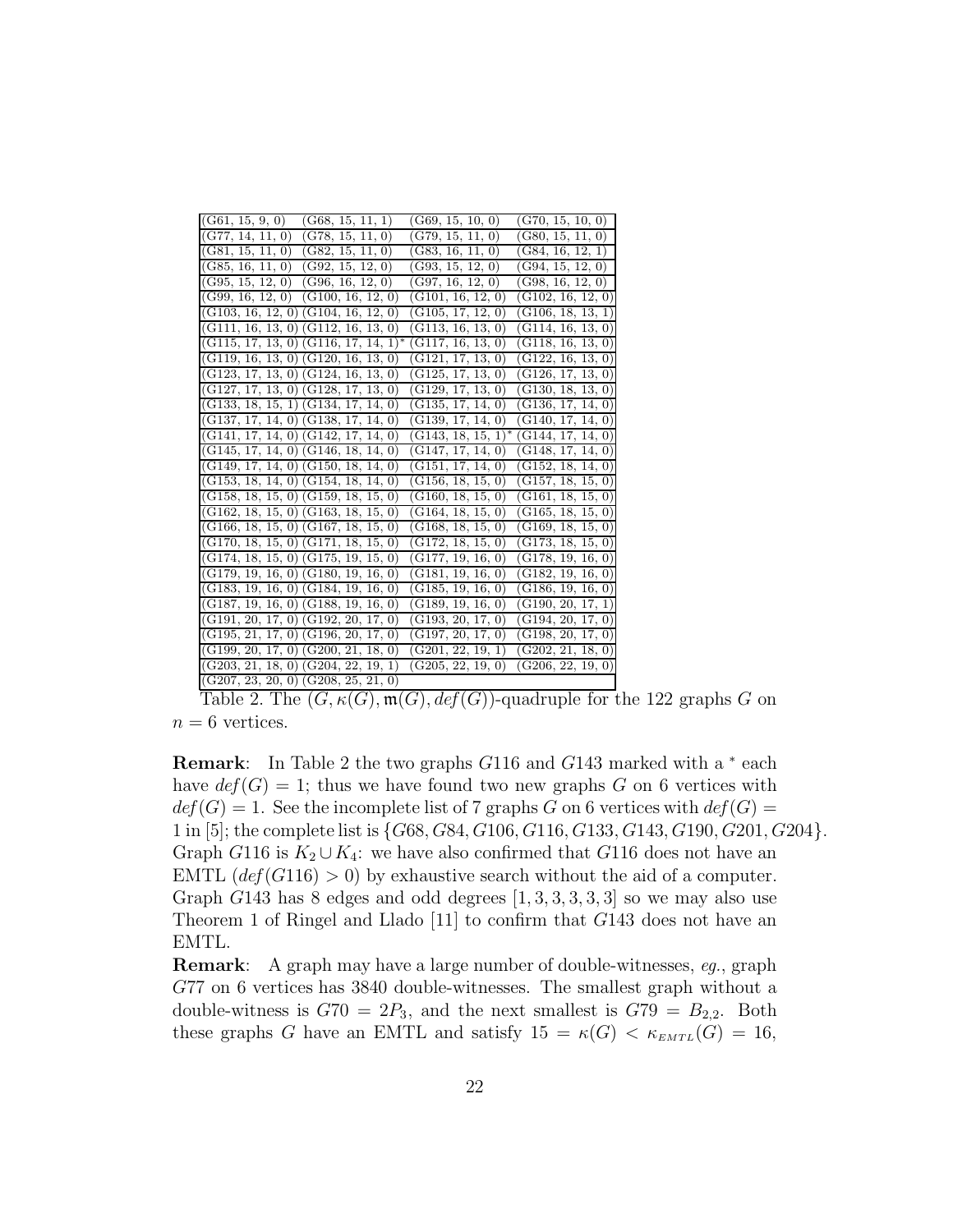see Figs. 1 and 3. The smallest graph without both a double-witness and an EMTL is  $G106 = 2K_3$ . **Fig. 3 here**

**Theorem 6.1** *Let G have an EMTL. Then G has a double-witness if and only if*  $\kappa(G) = \kappa_{EMTL}(G)$ .

*Proof.* Graph *G* has an EMTL so  $\mathfrak{m}(G) = n + e$ .

For the forward implication: Let Z be a double-witness for *G*. So  $m(G(Z))$  =  $\mathfrak{m}(G) = n + e$ , *i.e.*,  $G(Z)$  is an EMTL. Thus  $\kappa_{EMTL}(G) \leq k(G(Z)) = \kappa(G)$ . Hence, from Equation (1),  $\kappa(G) = \kappa_{EMTL}(G)$ .

For the backward implication: Let *X* be a witness for  $\kappa_{EMTL}(G)$ , then  $k(G(X)) = \kappa_{EMTL}(G) = \kappa(G)$ . Also, since  $G(X)$  is an EMTL,  $m(G(X)) =$  $n + e = \mathfrak{m}(G)$ . That is, *X* is a double-witness for *G*. Г

We have a countable class of graphs without a double-witness:

**Corollary 6.2** *For even*  $n \geq 4$  *the bi-star*  $B_{\frac{n-2}{2}, \frac{n-2}{2}}$  *does not have a double-witness.*

*Proof.* From the Remark after Theorem 2.4 we have  $\kappa(B_{\frac{n-2}{2},\frac{n-2}{2}}) < \kappa_{EMTL}(B_{\frac{n-2}{2},\frac{n-2}{2}})$ , the contrapositive of Theorem 6.1 then gives the result.

**Note**: A file containing the  $(G, \kappa(G), \mathfrak{m}(G), \text{def}(G))$ -quadruples for the 888 graphs  $G$  on  $n = 7$  vertices is available from the authors. As is a file containing the  $(T, \kappa(T), \mathfrak{m}(T), \text{def}(T))$ -quadruples for the 200 trees *T* on up to  $n = 10$  vertices.

# **7** *G* = *Kn***, Well Spread-sequences**

When  $G = K_n$  a *G*-sequence is a *Well Spread*-sequence, a WS-sequence; see Kotzig  $[4]$ , and  $[6]$ .

An upperbound for both  $\kappa(K_n)$  and  $\mathfrak{m}(K_n)$  due to Wood [15] is:

$$
\kappa(K_n), \ \mathfrak{m}(K_n) \le (3 + o(1))n^2,
$$

and an upperbound for  $\kappa(K_n)$  due to Pikhurko [9] is:

$$
\kappa(K_n) \le (2.38...+o(1))n^2.
$$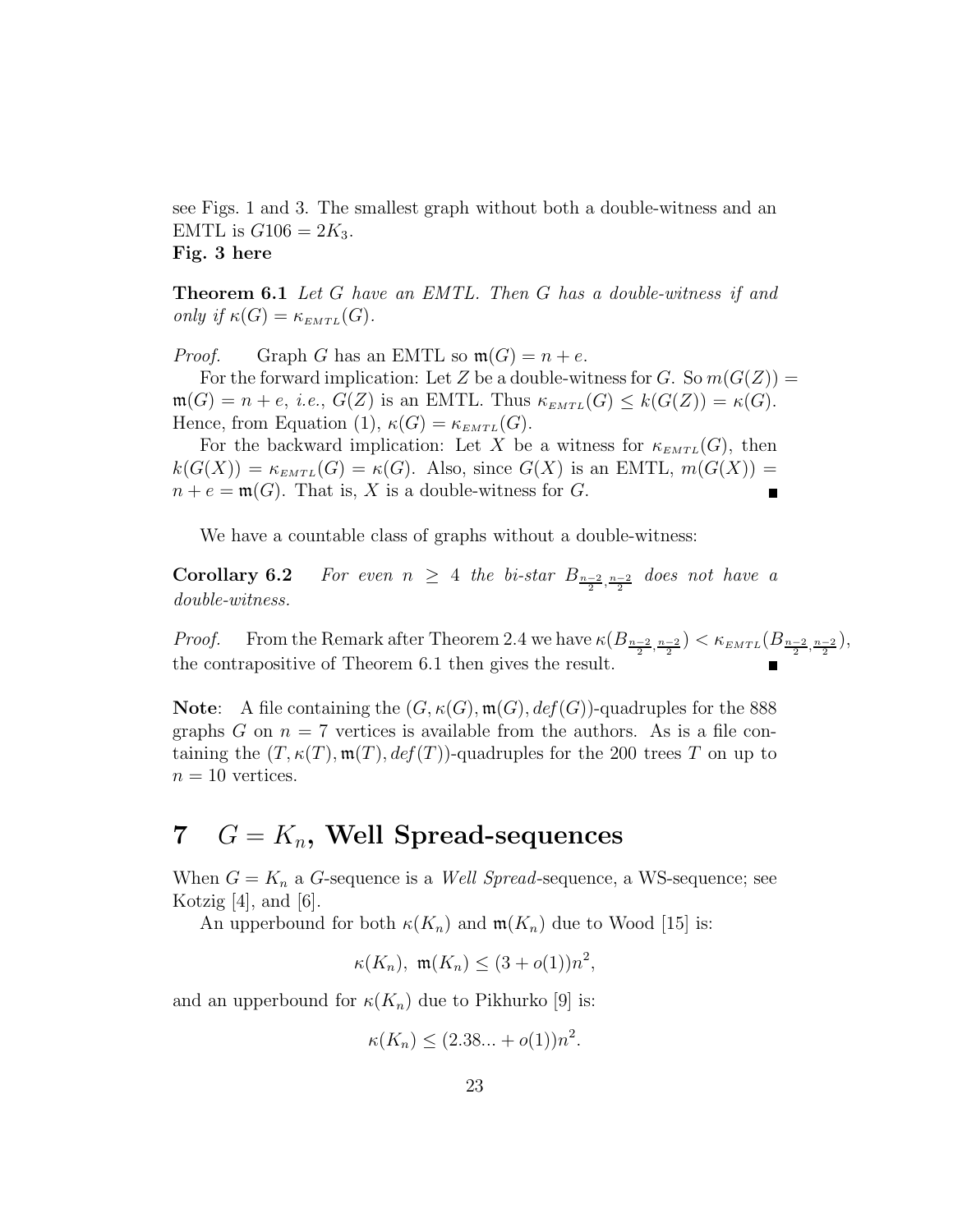Lower bounds for  $\kappa(K_n)$  and  $\mathfrak{m}(K_n)$  are given at the end of this section in Theorem 7.6.

We first complete our discussion of graphs *G* from Theorem 1.1 by dealing with line 1:

**Theorem 7.1** *We have*  $\kappa(K_n) = \kappa_{EMTL}(K_n)$  *for*  $n \in \{2, 3, 5, 6\}.$ 

*Proof.* For each  $n \in \{2, 3, 5, 6\}$  compare the value of  $\kappa(K_n)$  in Section 6 to the value of  $\kappa_{EMTL}(K_n)$  in Theorem 1.1.  $\blacksquare$ 

**Definition:** dual of *A*

Let  $A = (a_1, a_2, \ldots, a_n)$  be a WS-sequence. The dual of A is the WS-sequence  $A' = (m(K_n(A)) + 1 - a_n, m(K_n(A)) + 1 - a_{n-1}, \ldots, m(K_n(A)) + 1 - a_1).$ 

|                |    |                           |        | $ n \kappa(K_n) W \in \text{witness}(\kappa(K_n))  m(K_n) W \in \text{witness}(m(K_n)), W'$ | $def(K_n)$       |
|----------------|----|---------------------------|--------|---------------------------------------------------------------------------------------------|------------------|
|                | 1  |                           | T      |                                                                                             | $\theta$         |
| $\overline{2}$ | 6  | (1, 2)                    | $3^*$  | $\left  \left( 1,2\right) ^{\ast },\left( 2,3\right) ^{\ast }\right $                       | $\theta$         |
|                |    | (1, 3)                    |        | $(1,3)^*, (1,3)^*$                                                                          |                  |
|                |    | $(\mathbf{2},\mathbf{3})$ |        |                                                                                             |                  |
| 3              | 9  | (1,2,3)                   | $6^*$  | $ (1,2,3)^*, (4,5,6)^*$                                                                     | $\left( \right)$ |
|                |    |                           |        | $(1,3,5)^*, (2,4,6)^*$                                                                      |                  |
| 4              | 14 | $\vert (1,2,3,5) \vert$   | $11*$  | (1, 2, 3, 5), (7, 9, 10, 11)                                                                |                  |
|                |    | (1, 2, 3, 7)              |        | (1, 2, 3, 7), (5, 9, 10, 11)                                                                |                  |
|                |    | (1, 2, 4, 7)              |        | (1, 2, 4, 7), (5, 8, 10, 11)                                                                |                  |
|                |    |                           |        | (1,3,4,5), (7,8,9,11)                                                                       |                  |
|                |    |                           |        | (1,3,5,8), (4,7,9,11)                                                                       |                  |
|                |    |                           |        | (1,4,5,9), (3,7,8,11)                                                                       |                  |
|                |    |                           |        | (1,6,7,8), (4,5,6,11)                                                                       |                  |
|                |    |                           |        | (1,6,7,9), (3,5,6,11)                                                                       |                  |
|                |    |                           |        | (2,3,6,9), (3,6,9,10)                                                                       |                  |
|                |    |                           |        | (2, 4, 6, 10), (2, 6, 8, 10)                                                                |                  |
| 5 <sub>l</sub> | 18 | (1, 2, 3, 5, 9)           | $15^*$ | $(1, 2, 3, 5, 9)^*, (7, 11, 13, 14, 15)^*$                                                  | $\theta$         |
|                |    |                           |        | $(1, 8, 9, 10, 12)^{**}, (4, 6, 7, 8, 15)^{**}$                                             |                  |
| $6 \mid$       | 25 | (1, 3, 4, 5, 9, 14)       | $21*$  | $(1, 3, 4, 5, 9, 14)^*$ , $(8, 13, 17, 18, 19, 21)^*$                                       | $\theta$         |
|                |    | (1, 2, 3, 5, 8, 13)       |        | $(2, 6, 7, 8, 10, 18)$ <sup>**</sup> , $(4, 12, 14, 15, 16, 20)$ <sup>**</sup>              |                  |

Table 3. Values of  $\kappa(K_n)$ ,  $\mathfrak{m}(K_n)$ , and  $\det(K_n)$  for  $1 \leq n \leq 6$ , and all witnesses.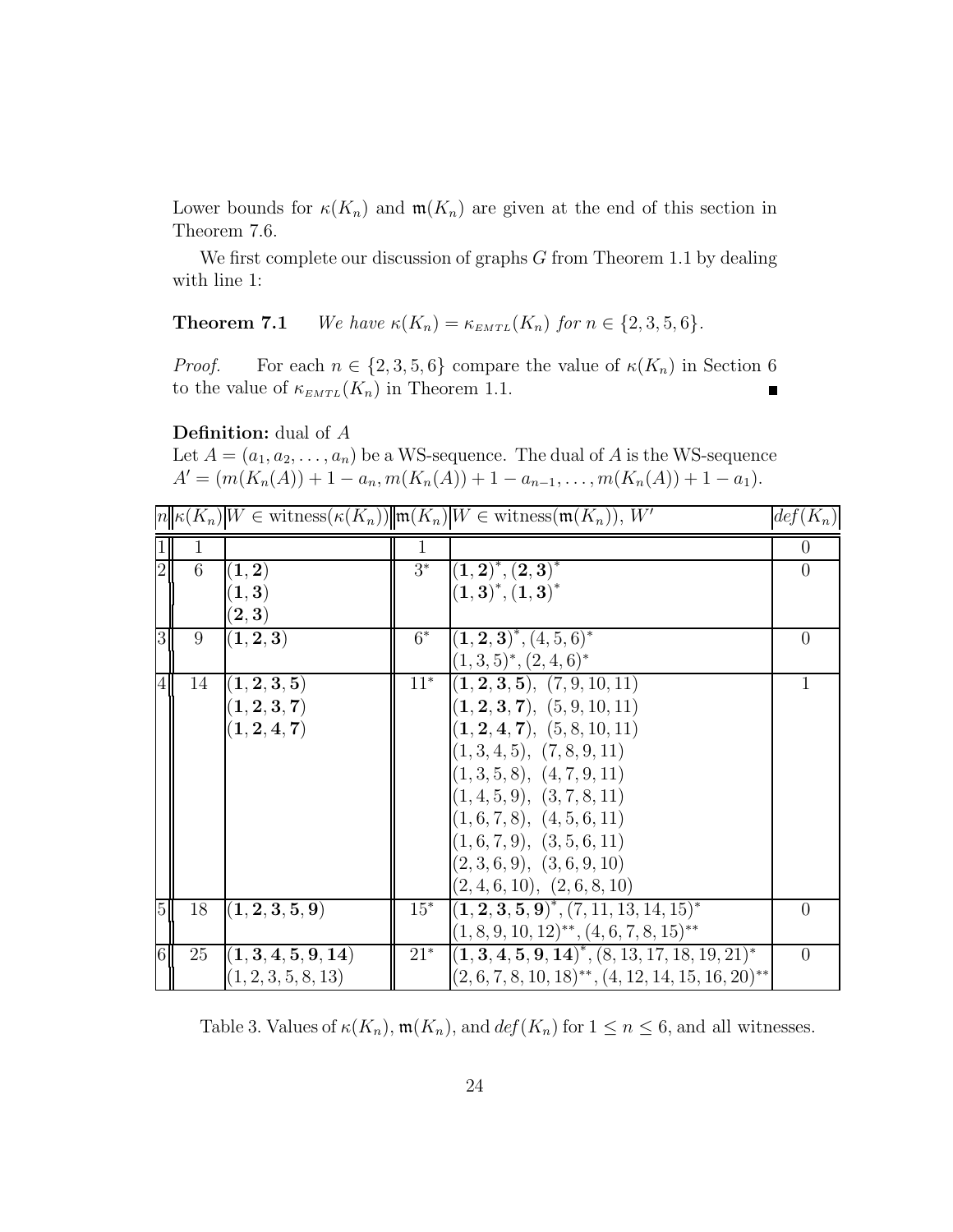**Remark**: In Table 3 the values and sequences marked <sup>∗</sup> first appeared in Kotzig and Rosa [5] and [6], and the sequences marked \*\* first appeared in Section 7.1 of [14], see also Section 2.3.3 of [13]. All remaining values and sequences are new. (The sequence (8*,* 13*,* 17*,* 18*,* 19*,* 21) was printed erroneously with the '13' as '11' in both [14] and [13].) As before, double-witnesses appear in **bold**. Note that the *m*-minimum WS-sequences appear in  $W, W'$ pairs.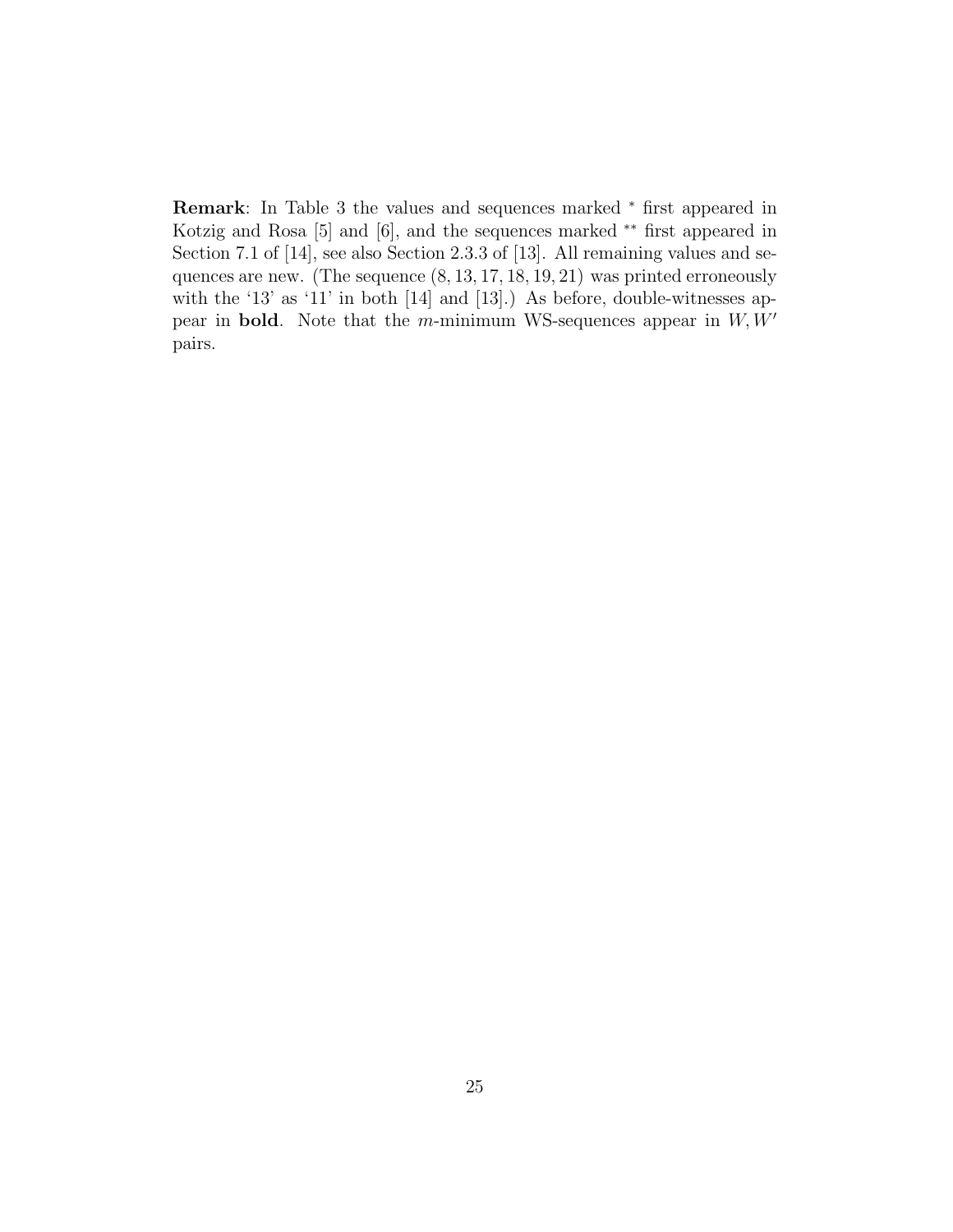|                 | $n \mid \kappa(K_n)$ | $W \in \text{witness}(\kappa(K_n))$                 |                 | $\mathfrak{m}(K_n)$ $W \in \text{witness}(\mathfrak{m}(K_n)), W'$                                            | $def(K_n)$ |
|-----------------|----------------------|-----------------------------------------------------|-----------------|--------------------------------------------------------------------------------------------------------------|------------|
| $\overline{7}$  | 38                   | (1, 2, 3, 5, 8, 13, 21)                             | 32              | $(3, 4, 5, 7, 10, 15, 23), (10, 18, 23, 26, 28, 29, 30)$                                                     |            |
|                 |                      | (1, 4, 5, 7, 9, 14, 21)                             |                 |                                                                                                              |            |
| 8               | 51                   | (2, 3, 4, 6, 11, 16, 22, 28)                        | 46              | $(2, 3, 4, 6, 11, 16, 22, 28), (19, 25, 31, 36, 41, 43, 44, 45)$                                             | 10         |
|                 |                      |                                                     |                 | $(3, 5, 6, 7, 11, 16, 23, 30), (17, 24, 31, 36, 40, 41, 42, 44)$                                             |            |
| $9\overline{)}$ | 71                   | (1, 2, 3, 5, 9, 15, 20, 29, 38)                     | 64              | $(1, 10, 11, 12, 14, 19, 27, 33, 39), (26, 32, 38, 46, 51, 53, 54, 55, 64)$                                  | 19         |
|                 |                      | (2, 3, 4, 6, 12, 17, 22, 29, 41)                    |                 | $(2, 10, 12, 13, 14, 18, 27, 34, 41), (24, 31, 38, 47, 51, 52, 53, 55, 63)$                                  |            |
|                 |                      |                                                     |                 | $(3, 5, 6, 7, 11, 16, 25, 32, 39), (26, 33, 40, 49, 54, 58, 59, 60, 62)$                                     |            |
|                 |                      |                                                     |                 | $(10, 12, 13, 14, 18, 23, 32, 39, 46), (19, 26, 33, 42, 47, 51, 52, 53, 55)$                                 |            |
|                 |                      |                                                     |                 | $(12, 13, 14, 16, 20, 26, 31, 36, 52), (13, 29, 34, 39, 45, 49, 51, 52, 53)$                                 |            |
| 10              | 89                   | $\left\vert (1,2,3,5,9,16,25,30,35,47) \right\vert$ | 86              | $(1, 2, 3, 5, 9, 16, 25, 30, 35, 47), (40, 52, 57, 62, 71, 78, 82, 84, 85, 86)$                              | 31         |
|                 |                      |                                                     |                 | $(2, 8, 9, 10, 14, 18, 28, 31, 42, 53), (34, 45, 56, 59, 69, 73, 77, 78, 79, 85)$                            |            |
|                 |                      |                                                     |                 | $(6, 10, 14, 15, 22, 24, 35, 38, 41, 60), (27, 46, 49, 52, 63, 65, 72, 73, 77, 81)$                          |            |
|                 |                      |                                                     |                 | $(13, 14, 15, 20, 26, 29, 39, 43, 47, 65), (22, 40, 44, 48, 58, 61, 67, 72, 73, 74)$                         |            |
| 11              | 116                  | (2,3,4,11,26,29,39,43,49,55,60)                     | $110^{\dagger}$ | $(6, 7, 8, 10, 14, 21, 30, 35, 40, 52, 70)$ <sup>††</sup> , (41, 59, 71, 76, 81, 90, 97, 101, 103, 104, 105) | 44         |
|                 | $12 140-154$         |                                                     | $137 - 150$     |                                                                                                              | $59 - 72$  |

Table 4. Values of  $\kappa(K_n)$ ,  $\mathfrak{m}(K_n)$ , and  $\text{def}(K_n)$  for  $7 \leq n \leq 11$ , and all witnesses, except for the value  $\mathfrak{m}(K_{11}) = 110$  where the sequence marked <sup>††</sup> is unlikely to be the only witness; a large portion of the search space was left unsearched. For  $n = 12$  we give lower and upper bounds; see below.

**Remark:** In Table 4 for  $\mathfrak{m}(K_{11}) = 110^{\dagger}$  see the comments involving  $\rho^*(n)$ below. We have answered Research Problem 2.2 in Section 2.3.4 of [13] which asks to find  $m(K_7)$  and  $m(K_8)$ .

If  $A = (a_1, a_2, \ldots, a_n)$  is a WS-sequence then without loss of generality we let  $1 \le a_1 < a_2 < \cdots < a_n$ . Thus, see Definitions (4) and (7) of Section 3, we have:

$$
k(K_n(A)) \ge a_{n-1} + a_n + 1
$$
 and  $m(K_n(A)) = max\{a_n, k(K_n(A)) - a_1 - a_2\}$ . (3)

**Definitions:**  $\rho(A)$ ,  $\rho^*(n)$  (See [4] and [6].)

- (1) Let  $A = (a_1, a_2, \ldots, a_n)$  be a WS-sequence. Then  $\rho(A) = a_n + a_{n-1}$  $a_2 - a_1 + 1$  is the span of pairwise sums of *A*.
- (2)  $\rho^*(n) = min{\rho(A) | A \text{ is a WS-sequence of length } n}$ , is the smallest  $\rho(A)$  amongst all WS-sequences *A* of length *n*.

**Theorem 7.2** *Let*  $A = (a_1, a_2, \ldots, a_n)$  *be a WS-sequence. Then* 

 $m(K_n(A)) > \rho(A)$ ,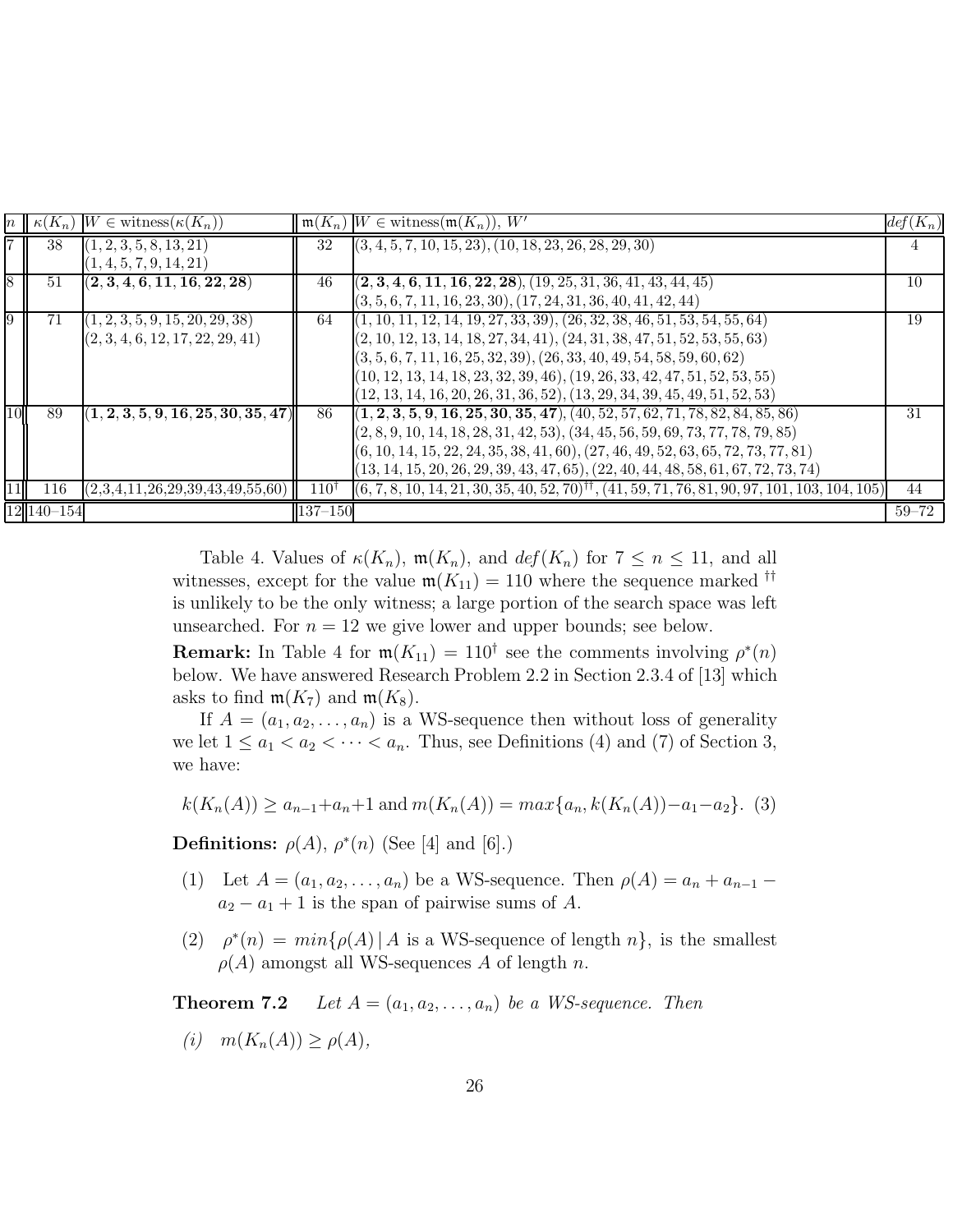$(iii)$  **m** $(K_n) > \rho^*(n)$ .

*Proof.* (i) Using Equation (3) twice gives  $m(K_n(A)) \geq k(K_n(A)) - a_1$  –  $a_2 \ge a_{n-1} + a_n + 1 - a_1 - a_2 = \rho(A)$ . For (ii) let *Y* be a WS-sequence with  $m(K_n(Y)) = m(K_n)$ . Then  $m(K_n) = m(K_n(Y)) \ge \rho(Y) \ge \rho^*(n)$ .

**Remark:** For  $n = 2, 3, ..., 8$  the values of  $\rho^*(n)$  were first computed by hand in [4]; these values were verified by computer and extended to  $n =$ 12 in [8], see also Section 2.3.4 of [13]. In particular,  $\rho^*(11) = 110$ . As mentioned in the caption for Table 4 and the Remark following Table 4, for  $n = 11$  the WS-sequence  $A = (6, 7, 8, 10, 14, 21, 30, 35, 40, 52, 70)$ <sup>††</sup> has  $m(K_{11}(A)) = 110$ , thus  $m(K_{11}) \le 110$ . But from Theorem 7.2(ii) we have  $m(K_{11}) \geq \rho^*(11) = 110$ . Thus  $m(K_{11}) = 110$  as given in Table 4. The inequality of Theorem 7.2(ii) is tight for  $n = 11$ .

**Definitions:**  $\sigma(A)$ ,  $\sigma^*(n)$  (See [4] and [6].)

- (1) Let  $A = (a_1, a_2, \ldots, a_n)$  be a WS-sequence. Then  $\sigma(A) = a_n a_1 + 1$ is the span of *A*.
- (2)  $\sigma^*(n) = min{\sigma(A) | A \text{ is a WS-sequence of length } n}$ , is the smallest  $\sigma(A)$  amongst all WS-sequences *A* of length *n*.

**Remark:** As for  $\rho^*(n)$ , for  $n = 2, 3, \ldots, 8$  values of  $\sigma^*(n)$  first appeared in [4]; and were extended to  $n = 12$  in [8].

**Lemma 7.3** *Let*  $A = (a_1, a_2, \ldots, a_n)$  *be a WS-sequence. Then*  $a_i \geq \sigma^*(i)$ *for each*  $i = 1, 2, ..., n$ .

*Proof.* For each  $i = 1, 2, \ldots, n$  consider the WS-sequence  $A_i = (a_1, a_2, \ldots, a_i)$ . We have  $\sigma(A_i) = a_i - a_1 + 1 \geq \sigma^*(i)$ . So  $a_i \geq \sigma^*(i) + a_1 - 1$ . But  $a_1 \geq 1$ , and hence the result.

**Theorem 7.4** *We have*  $\kappa(K_n) \ge \sigma^*(n-1) + \sigma^*(n) + 1$ *.* 

*Proof.* Let  $X = (x_1, x_2, \ldots, x_n)$  be a WS-sequence with  $k(K_n(X)) =$ *κ*(*K<sub>n</sub>*). Using Equation (3) then Lemma 7.3, we have  $\kappa(K_n) = k(K_n(X)) \ge$ *x*<sup>*n*</sup>−1 + *x*<sup>*n*</sup> + 1 ≥  $\sigma$ <sup>\*</sup>(*n* − 1) +  $\sigma$ <sup>\*</sup>(*n*) + 1. Ē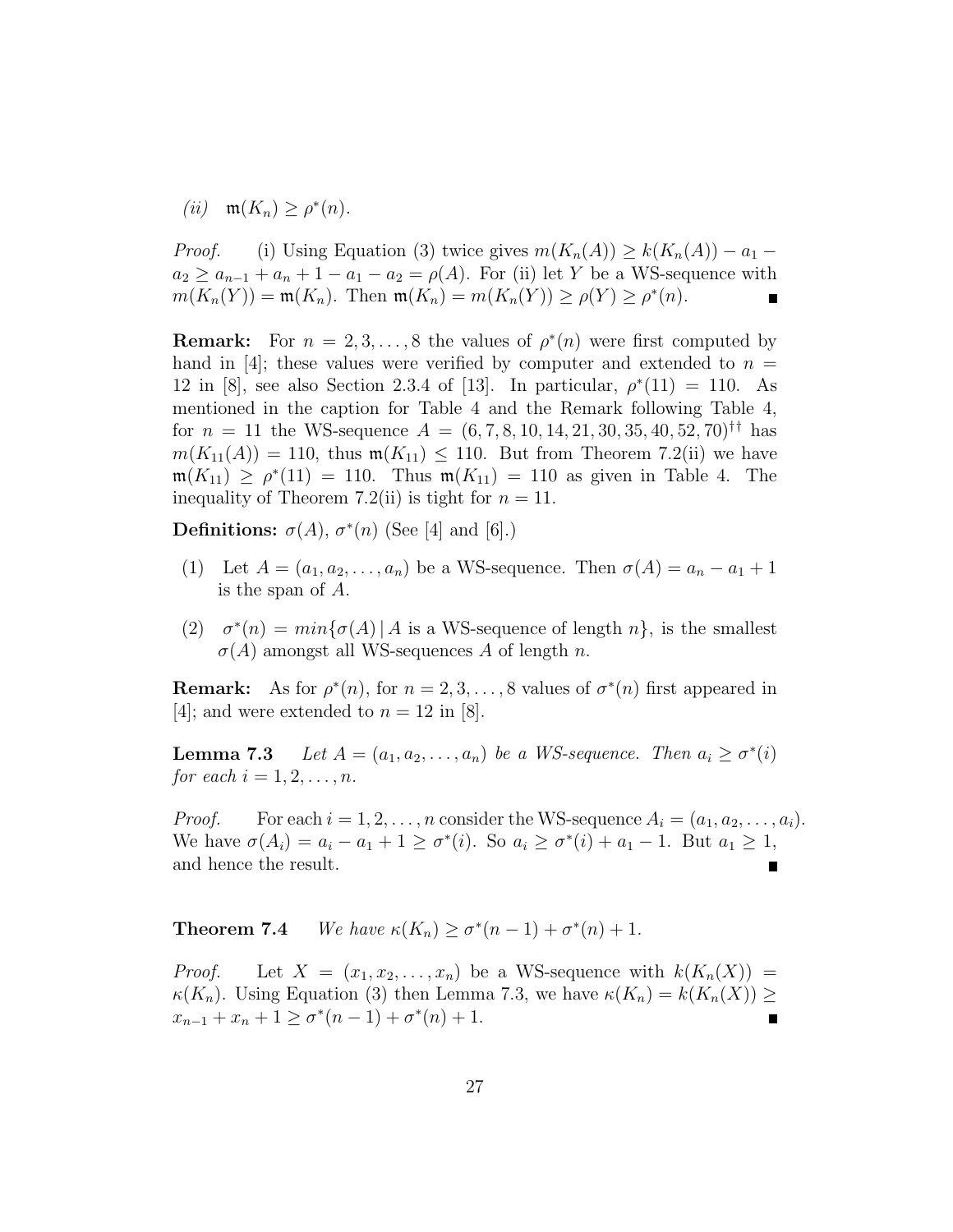**Theorem 7.5** *We have*  $\kappa(K_n) \geq \mathfrak{m}(K_n) + 3$ *.* 

*Proof.* Let  $\mu$  be a *k*-minimum EMI of  $K_n$ , *i.e.*,  $k_{\mu} = \kappa(K_n)$ , with largest label  $m_{\mu} \geq m(K_n)$ . Whether label  $m_{\mu}$  is on a vertex or edge, the magic sum  $k_{\mu}$  is the sum of this label and two other labels. Hence  $\kappa(K_n) = k_{\mu} \geq$  $m_{\mu} + 1 + 2 \geq m(K_n) + 3.$ 

**Note:** From Theorem 7.2(ii) and [8] we have  $\mathfrak{m}(K_{12}) \geq \rho^*(12) = 137$ . And then from Theorem 7.5 we have  $\kappa(K_{12}) \geq \mathfrak{m}(K_{12}) + 3 \geq 140$ . The WSsequence  $S = (1, 3, 5, 6, 9, 21, 32, 41, 51, 58, 65, 79)$  has  $k(K_{12}(S)) = 154$  and  $m(K_{12}(S)) = 150$ . Thus  $\kappa(K_{12}) \leq 154$  and  $m(K_{12}) \leq 150$ .

Hence  $140 \le \kappa(K_{12}) \le 154$  and  $137 \le \mathfrak{m}(K_{12}) \le 150$  as given in Table 4.

We finish this section with lower bounds for  $\kappa(K_n)$  and  $\mathfrak{m}(K_n)$ :

**Theorem 7.6** *For*  $n > 13$ *, we have* 

- $(i)$  *κ*( $K_n$ ) ≥  $n^2 4n + 13$ ,
- $(iii)$  m( $K_n$ ) >  $n^2 5n + 14$ .

*Proof.* (i) From [4] we have  $\sigma^*(n) \geq 4 + \binom{n-1}{2}$ ; Theorem 7.4 then gives the result.

(ii) Also from [4] we have  $\rho^*(n) \geq n^2 - 5n + 14$ ; Theorem 7.2(ii) then gives the result.

### **8 Miscellaneous**

**Comment on algorithms:** The first four algorithms presented in this paper each include an operation which lists the *G*-sequences in the sets  $W_k(A)$ , or  $\mathcal{W}_m(A)$ , in lexicographical order. Then each *G*-sequence is evaluated to determine if it produces an equal, or smaller, value as the presently smallest known value, for  $k(G(A))$ , or  $m(G(A))$ , or if it is a witness for  $\kappa(G)$ , or for  $\mathfrak{m}(G)$ . The actual software implementations of these algorithms do not follow these instructions exactly as it proved much easier to simply generate (and evaluate) all reasonable *G*-sequences while maintaining which ones are currently the best, and then reporting the final results once the entire set of reasonable *G*-sequences has been exhausted. This brute force enumeration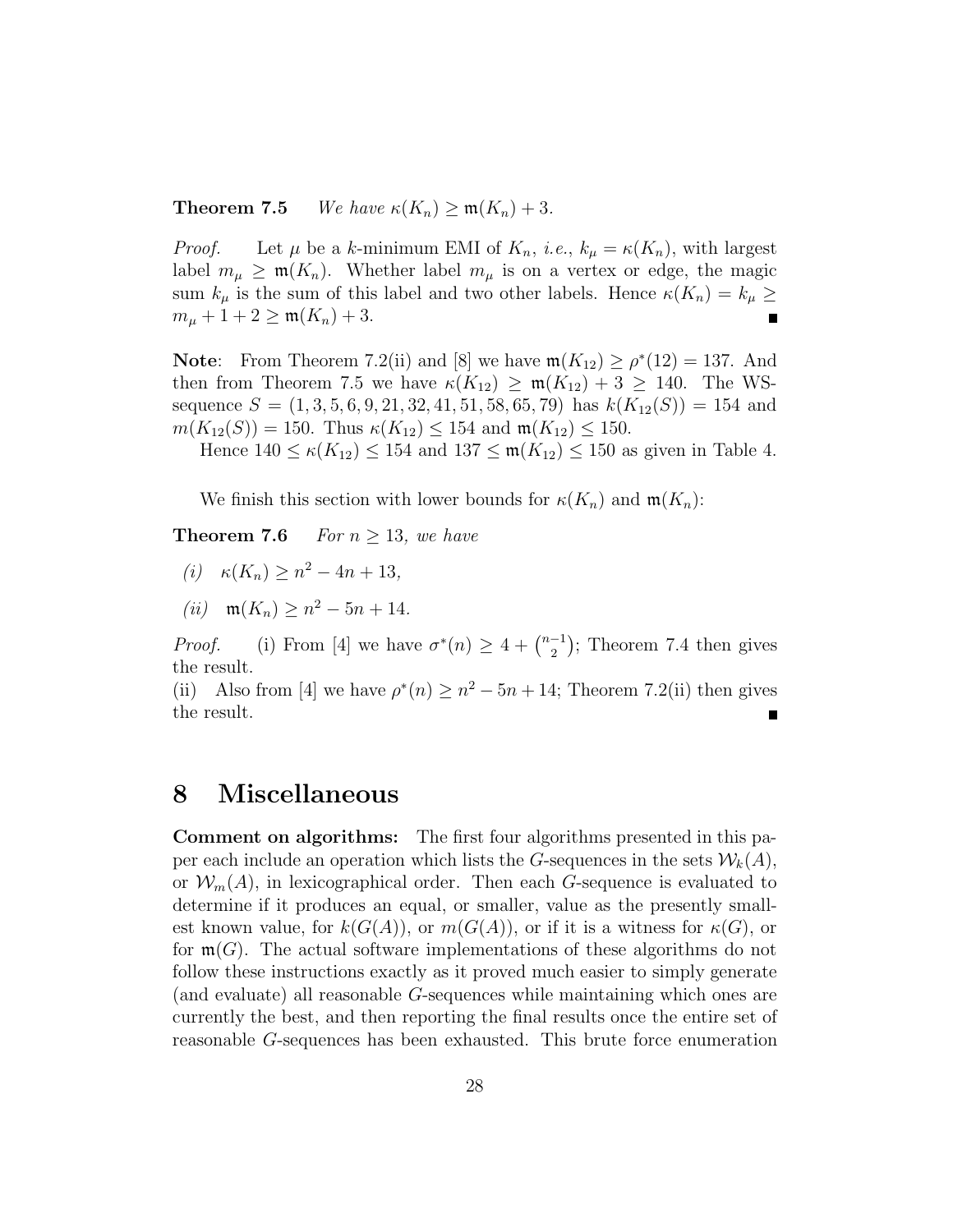strategy is one whose efficiency is greatly improved by the known bounds for  $\sigma^*(i)$ , which denotes the smallest that the *i*-th term of any WS-sequence of length at least *i* can be, see Lemma 7.3.

**Three new integer sequences:** Tables 3 and 4 provide us with three integer sequences that do not appear in the On-Line Encyclopedia of Integer Sequences, Sloane [12]. We have sent the first 11 terms of each sequence to [12]. They are:  $\{\kappa(K_n) \mid n \geq 1\} = \{1, 6, 9, 14, 18, 25, 38, 51, 71, 89, 116, ...\}$  $\{\mathfrak{m}(K_n) \mid n \geq 1\} = \{1, 3, 6, 11, 15, 21, 32, 46, 64, 86, 110, \ldots\},\$  and  $\{def(K_n) \mid n \geq 1\}$  $1$ } = {0, 0, 0, 1, 0, 0, 4, 10, 19, 31, 44, ...}.

### **Further Research and Questions:**

- (1) Determine the exact values of  $\kappa(K_{12})$  and  $\mathfrak{m}(K_{12})$ ; and extend Table 4 for  $n \geq 13$ .
- (2) For every even  $n \geq 2$  does  $K_n$  have a double-witness? It does for  $n = 2, 4, 6, 8, \text{ and } 10.$
- (3) For  $n = 2, 3, 4, 5$ , and 6 the following is true:  $\kappa(G) < \kappa(K_n)$  and  $\mathfrak{m}(G) <$  $\mathfrak{m}(K_n)$ , for all  $G \neq K_n$ . Is it true for all *n*?
- (4) Find  $\kappa(G)$  and  $\mathfrak{m}(G)$  for other graphs *G*, and for graphs  $G_n \in \mathcal{G}$  for a class of graphs  $\mathcal G$ . In particular, for classes  $\mathcal G$  whose members have an EMTL; *eg.*,  $\mathcal{G} = \{K_{\frac{n}{2}, \frac{n}{2}} \mid n \text{ even and } \geq 2\}$ , and  $\mathcal{G} = \{K_{m,n} \mid m, n \geq 1\}$ . See [2] for many other such classes.
- (5) For  $G_n \in \mathcal{G}$  investigate the quantity  $\kappa_{EMTL}(G_n) \kappa(G_n)$ . Can  $\kappa_{EMTL}(G_n) \kappa(G_n) > cn^2$ , for some constant  $c > 0$  and for sufficiently large *n*? See the Remark after Theorem 2.4.
- (6) Improve the lower bounds on  $\kappa(K_n)$  and  $\mathfrak{m}(K_n)$ , see Theorem 7.6.

### **References**

- [1] S.Avadayappan, R.Vasuki, P.Jeyanthi. Magic Strength of a Graph, *Indian. J. Pure. Appl. Math.* **31**, no.7, 873–883, (2000).
- [2] J.A.Gallian. A Dynamic Survey of Graph Labelling. *Electronic J. Comb.* **5**, Dynamic Survey, DS6. (2005).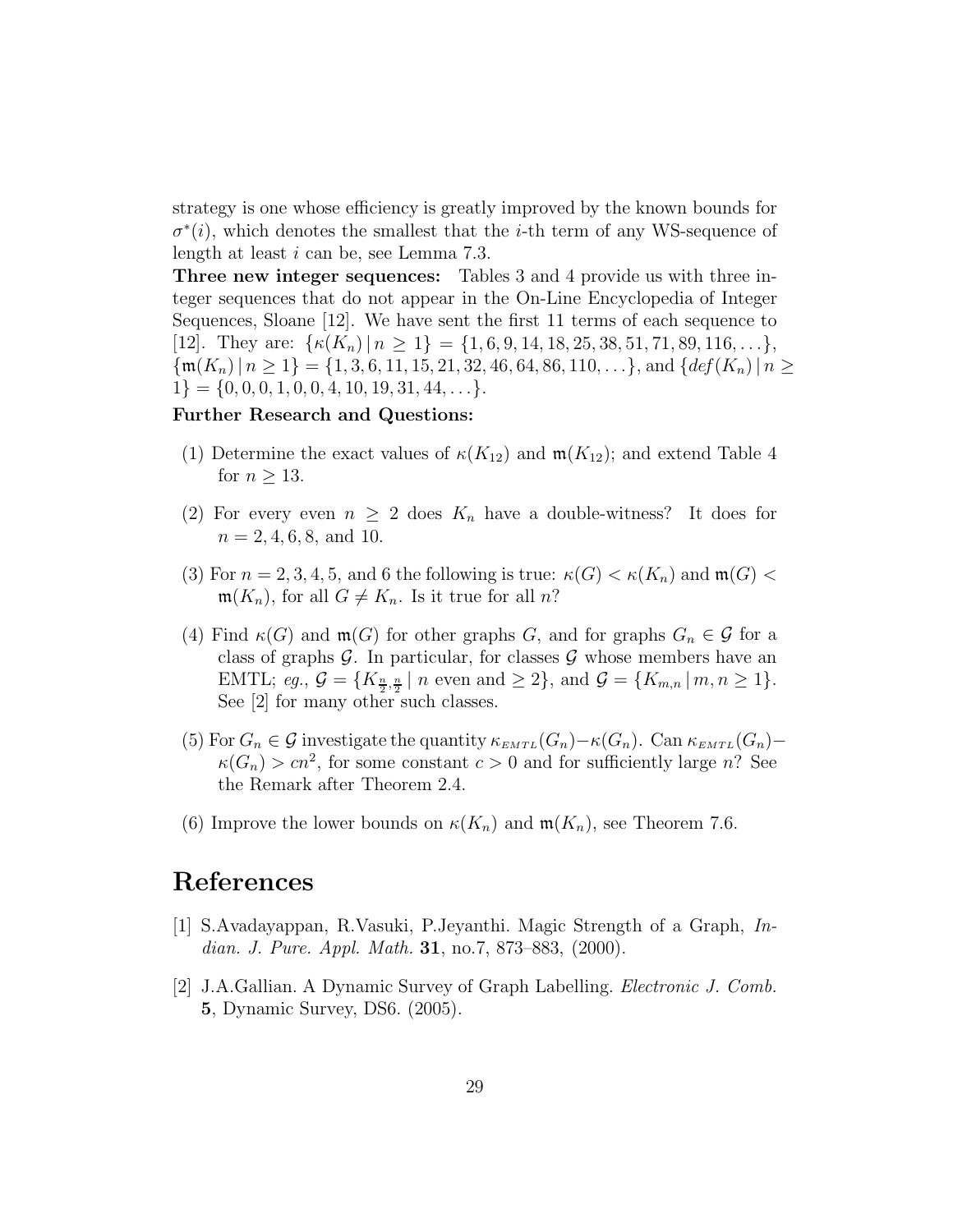- [3] M.C.Kong, S-M.Lee, S.H.Sun. On Magic Strength of a Graph. *Ars. Combin.* **45**, 193–200, (1997).
- [4] A.Kotzig. On Well Spread Sets of Integers. *Publ. CRM* -**161**, (1972).
- [5] A.Kotzig, A.Rosa. Magic Valuations of Finite Graphs. *Canad. Math. Bull.* **13**, 451–461, (1970).
- [6] A.Kotzig, A.Rosa. Magic Valuations of Complete Graphs. *Publ. CRM* **175**, (1972).
- [7] M.Murugan. Almost-Magic, Relaxed-Magic and Magic Strength of a Graph. *Util. Math.* **65**, 53–64, (2004).
- [8] N.C.K.Phillips, W.D.Wallis. Well-Spread Sequences. *J. Combin. Math. Combin. Comput.* **31**, 91–96, (1999).
- [9] O.Pikhurko. Dense Edge-Magic Graphs and Thin Additive Bases. *Disc. Math.* **306**, 2097–2107, (2006).
- [10] R.C.Read, R.J.Wilson. *An Atlas of Graphs*, Oxford University Press,  $(2004).$
- [11] G.Ringel, A.S.Llado. Another Tree Conjecture. *Bull. Inst. Combin. Appl.* **18**, 83–85, (1996).
- [12] N.J.A.Sloane. The On-Line Encyclopedia of Integer Sequences. http://www.research.att.com/∼njas/sequences/
- [13] W.D.Wallis. *Magic Graphs*, Birkhäuser, (2001).
- [14] W.D.Wallis, E.T.Baskoro, M.Miller, Slamin. Edge-Magic Total Labelings. *Australas. J. Comb.* **22**, 177–190, (2000).
- [15] D.R.Wood. On Vertex-Magic and Edge-Magic Total Injections of Graphs. *Australas. J. Comb.* **26**, 49–63, (2002).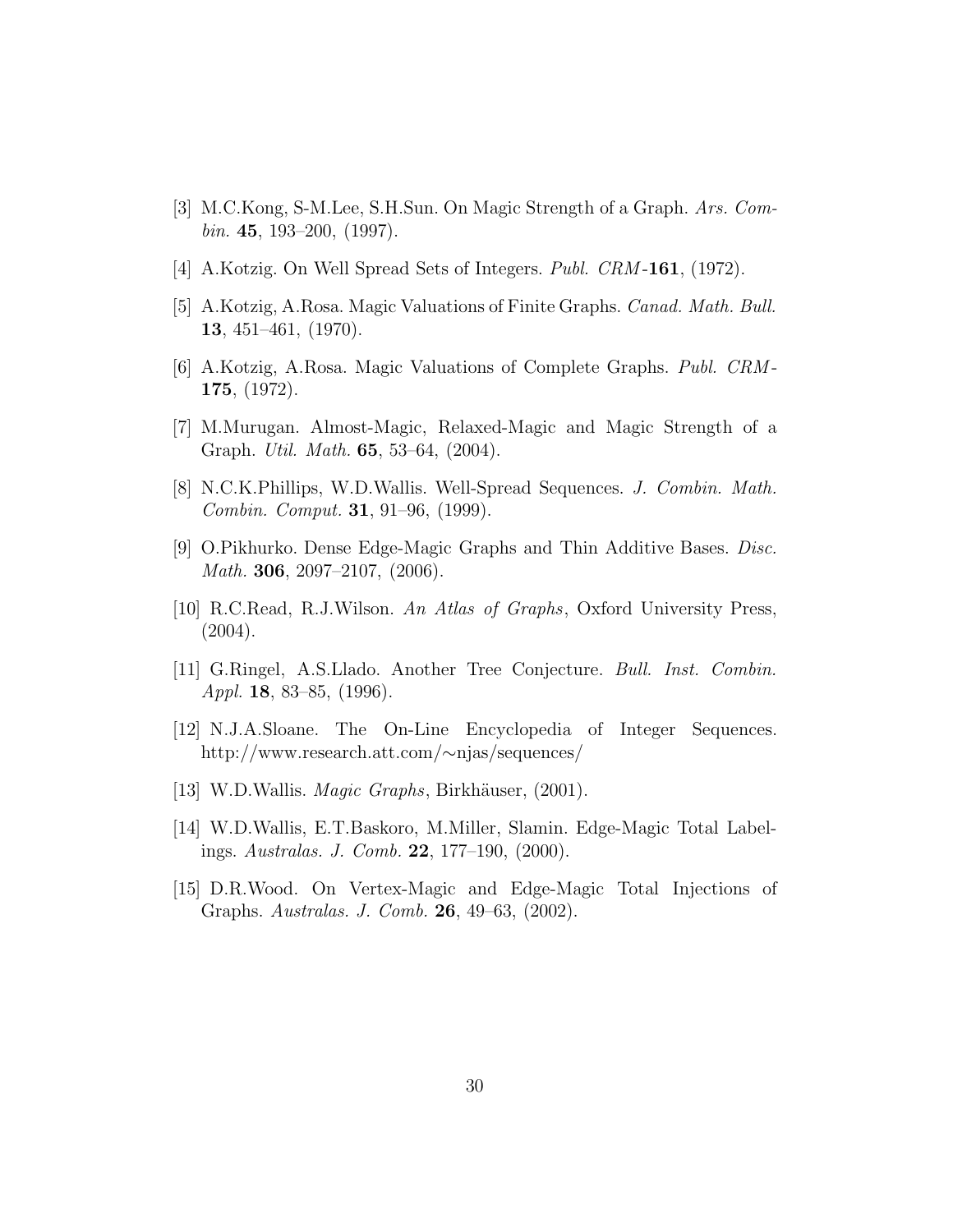

Figure 1: A  $k\text{-minimum EMTL}$  and a  $k\text{-minimum EMTM}$  of  $B_{2,2}$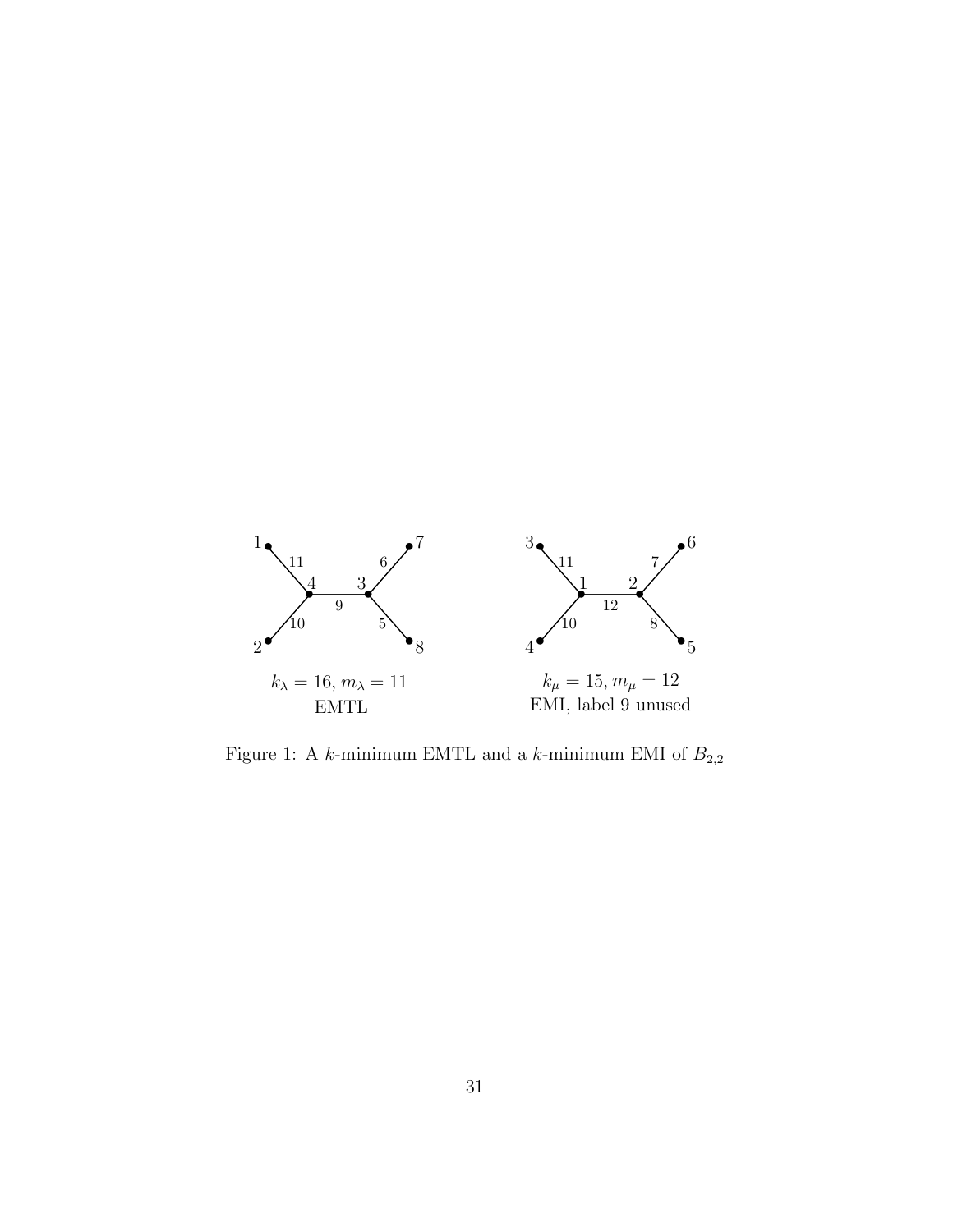

Figure 2: All graphs *G* with  $n = 2, 3$ , or 4 vertices. Each *G* is labelled with a  $(k,m)$ -minimum EMI. Below *G* is its  $(G, \kappa(G), \mathfrak{m}(G), \text{def}(G))$ -quadruple, and the  $(k, m)$ -minimum *G*-sequence (double-witness) consisting of the vertex labels. The smallest graph *G* without an EMTL  $\left(\text{def}(G) > 0\right)$  is  $G11 = 2K_2$ , the second smallest is  $G18 = K_4$ .